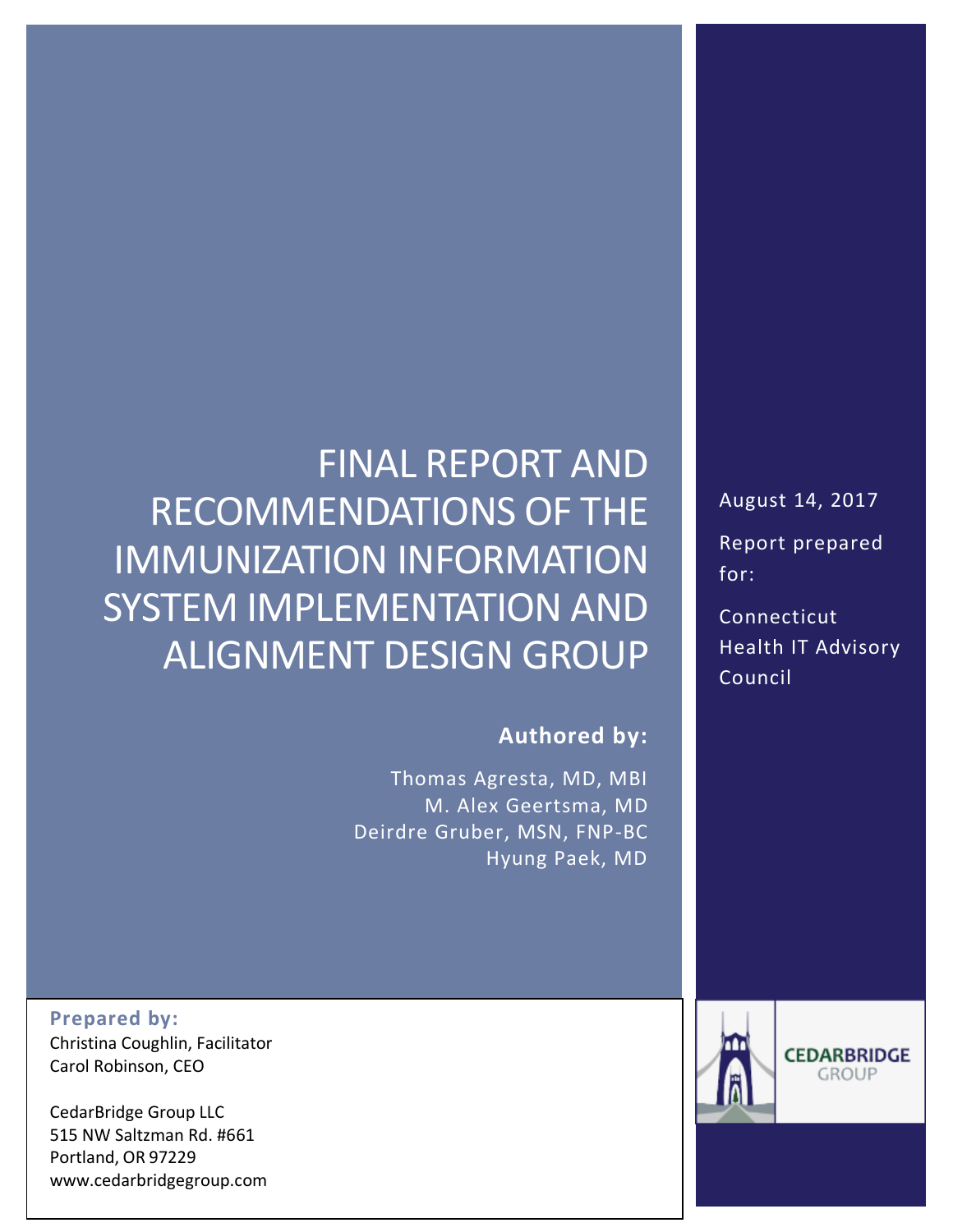# **Table of Contents**

| CONNECTICUT IMMUNIZATION REGISTRY AND TRACKING SYSTEM (CIRTS) GAP ANALYSIS AND DECISION POINTS  5    |  |
|------------------------------------------------------------------------------------------------------|--|
|                                                                                                      |  |
|                                                                                                      |  |
|                                                                                                      |  |
|                                                                                                      |  |
|                                                                                                      |  |
|                                                                                                      |  |
|                                                                                                      |  |
|                                                                                                      |  |
|                                                                                                      |  |
| RECOMMENDATION #3: MAXIMIZE COLLABORATION AND PLANNING ACROSS FEDERAL PROGRAMS 20                    |  |
|                                                                                                      |  |
|                                                                                                      |  |
|                                                                                                      |  |
| RECOMMENDATION #7: NEED FOR TECHNICAL ASSISTANCE TO SUPPORT PROVIDER ORGANIZATIONS 21                |  |
| RECOMMENDATION #8: NEED FOR ONGOING EDUCATION AND TRAINING TO SUPPORT CLINICIANS AND CLINIC STAFF 21 |  |
|                                                                                                      |  |
|                                                                                                      |  |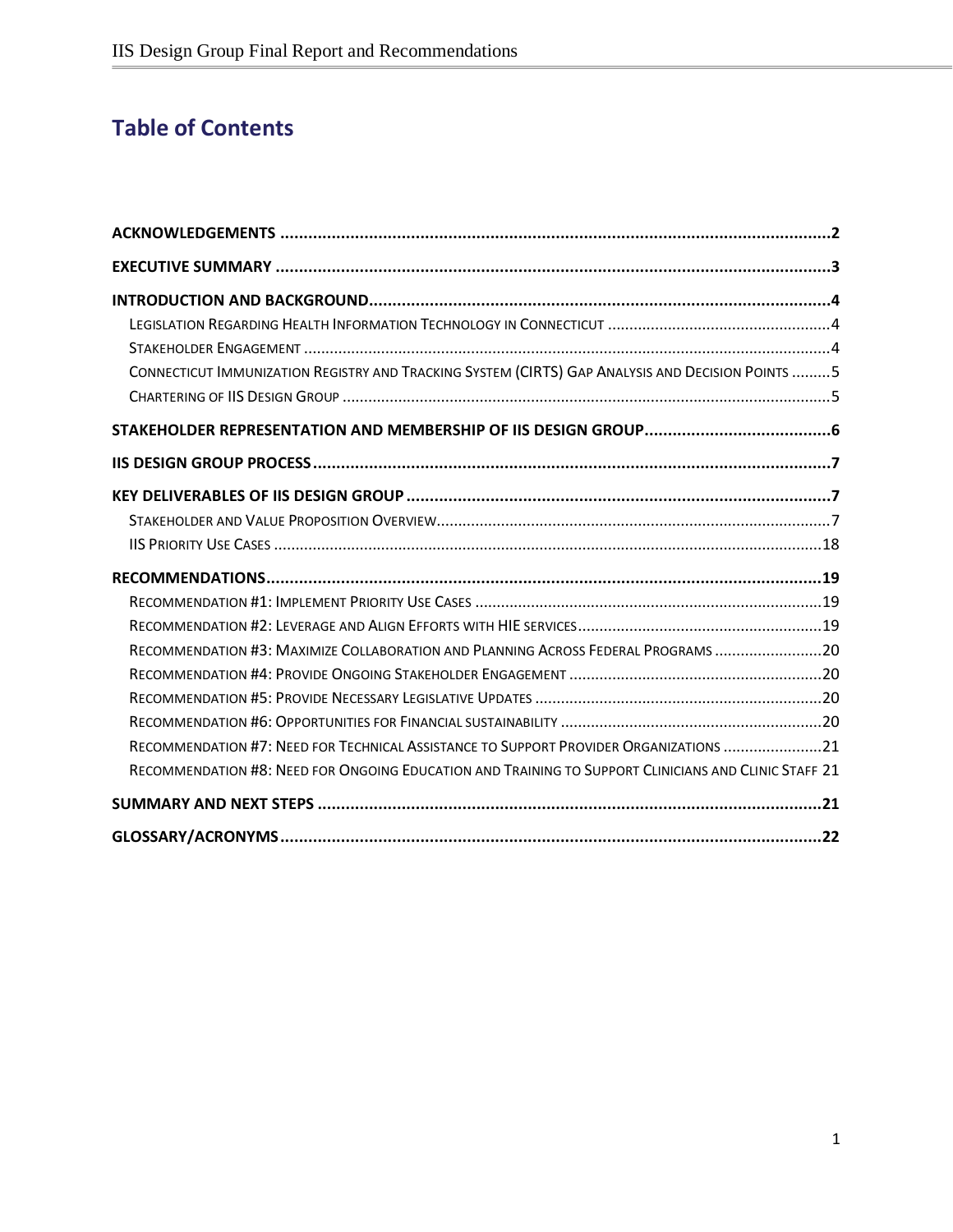# <span id="page-2-0"></span>**Acknowledgements**

The State of Connecticut is deeply grateful to all those who participated in the Immunization Information System (IIS) Implementation and Alignment Design Group. You generously shared your time and expertise to represent the various stakeholder groups with interests in and needs for an IIS that is a sustainable, efficient, and shared health information technology (health IT) enabled solution. Your time and energy to provide recommendations to support the implementation of the Department of Public Health's (DPH) IIS plans and ensure the alignment of a new IIS system with the current health information exchange (HIE) planning effort will help improve the health and wellbeing of the people of Connecticut.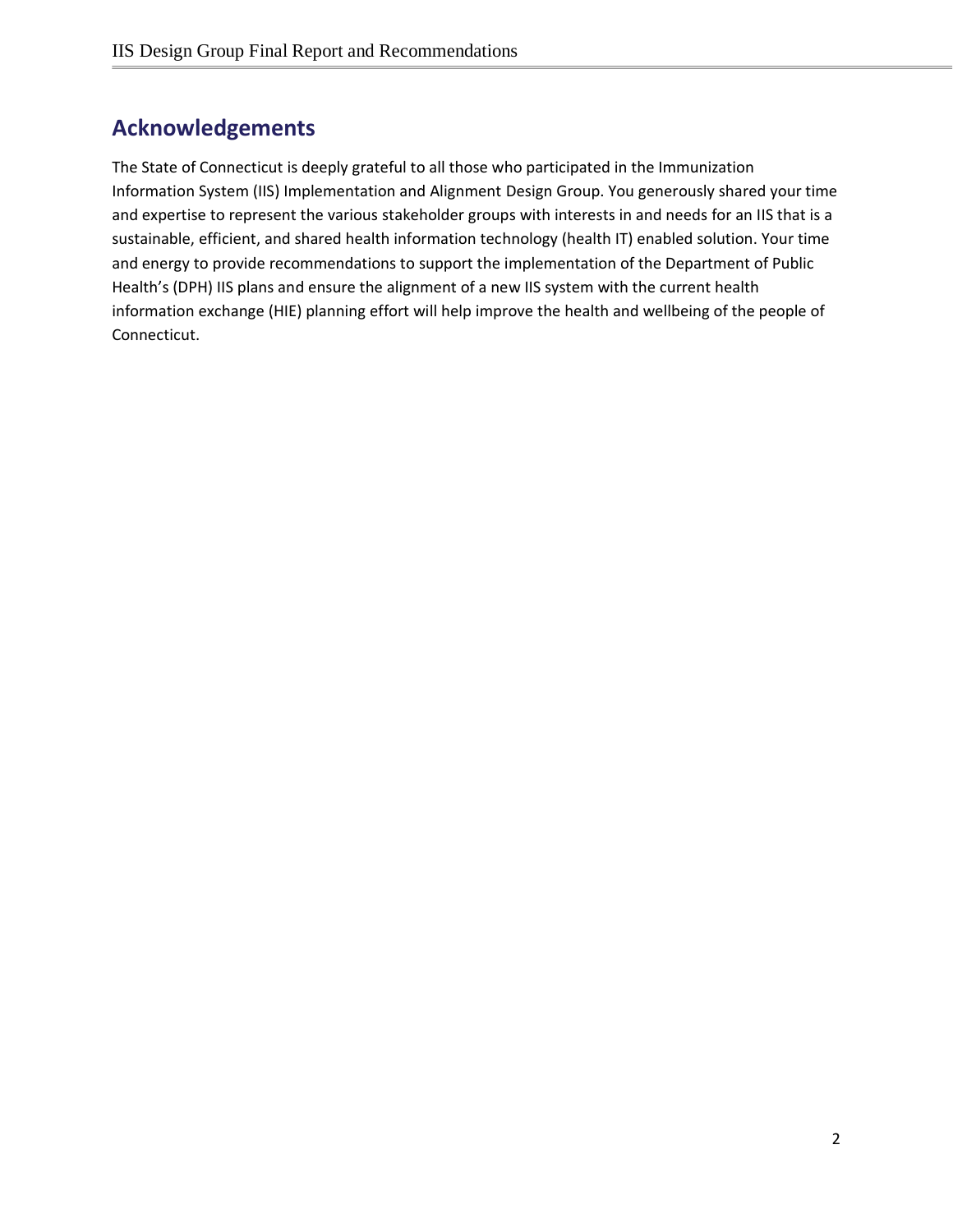# <span id="page-3-0"></span>**Executive Summary**

The *Final Report and Recommendations of the Immunization Information System (IIS) Implementation and Alignment Design Group (IIS Design Group)* is the work of a stakeholder IIS Design Group, which was chartered by the Health Information Technology Advisory Council (Health IT Advisory Council) on June 15, 2017. The objective of the IIS Design Group was to make recommendations to ensure the alignment between the procurement and implementation of a new IIS platform and the planning for statewide HIE services in order to meet stakeholder needs.

Over the course of five weekly meetings, and significant work beyond these meetings, the IIS Design Group met its objectives by developing the following elements of this report:

- 1. Stakeholder and Value Proposition Overview
- 2. Priority use cases
- 3. Recommendations around next steps and future activities to be presented to the Health IT Advisory Council for further deliberation and approval at its August 17, 2017 meeting.

The IIS Design Group's recommendations include:

- Implement priority use cases
- Leverage and align efforts with HIE services
- Maximize collaboration and planning across federal programs
- Provide ongoing stakeholder engagement
- Propose necessary legislative updates
- Opportunities for financial sustainability
- Need for technical assistance to support provider organizations
- Need for training and education to support clinicians and clinic staff

This report represents the conclusion of the present IIS Design Group's work. However, the IIS Design Group recommends that an additional **planning group consisting of representatives of the Health Information Technology Officer's (HITO) office, the Department of Public Health (DPH), and other relevant stakeholders** be formed to ensure that the planning of the implementation of the new IIS platform is aligned with the current planning around health information exchange (HIE) services. The importance of this alignment was highlighted throughout the discussions of the IIS Design Group, with a focus on providing a shared technical infrastructure that can provide streamlined connectivity for providers, support federal and state reporting needs, and maximize the use of available resources.

The work of this IIS Design Group is a positive step forward in achieving the goal of a robust, interoperable IIS that will meet the CDC functional requirements and the needs of all Connecticut stakeholders.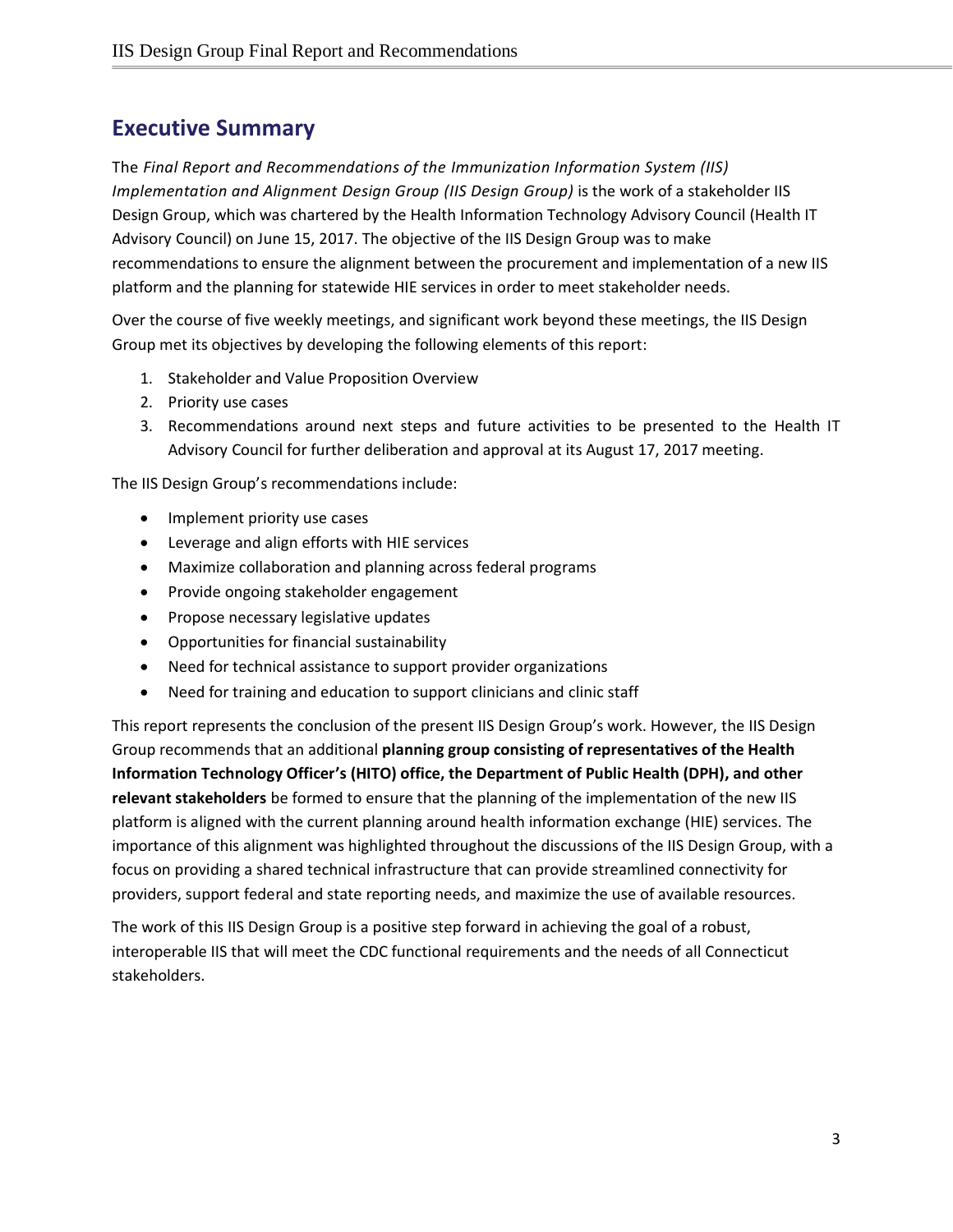# <span id="page-4-0"></span>**Introduction and Background**

#### <span id="page-4-1"></span>**Legislation Regarding Health Information Technology in Connecticut**

The work of the Immunization Information System (IIS) Implementation and Alignment Design Group (IIS Design Group) is ultimately governed by Connecticut state legislation. Connecticut's health information technology (health IT) activity is regulated under Public Act 16-77, which replaced the previouslyenacted Public Act 15-146. This law establishes Connecticut's Health Information Technology Advisory Council (Health IT Advisory Council) to advise the Health Information Technology Officer (HITO) in developing policy recommendations and priorities to advance the state's health IT and health information exchange (HIE) efforts and goals. In addition, the Health IT Advisory Council advises the HITO in the development and implementation of the statewide health IT plan. The Health IT Advisory Council also advises the HITO regarding the development of appropriate governance, oversight, and accountability measures to ensure success in achieving the state's health IT and HIE goals. The Health IT Advisory Council chartered the IIS Design Group to inform their work.

The law also contains provisions for:

- Enhancing interstate and intrastate interoperability using standards and protocols;
- Establishing electronic data standards;
- Requiring privacy standards (HIPAA) and limiting the use of individuals' Social Security Numbers;
- Coordinating health IT and HIE activities to ensure consistent and collaborative cross-agency planning and implementation; and
- Promoting the reuse of enterprise health IT assets, such as a Provider Directory, an Enterprise Master Person Index, Direct Secure Messaging, and Health Information Service Provider (HISP).

#### <span id="page-4-2"></span>**Stakeholder Engagement**

 $\overline{a}$ 

The HITO is legislatively charged with the planning, design, implementation, and oversight of HIE services for the State of Connecticut. The HITO has responsibility for coordinating all state health IT initiatives.

As part of the planning and design phase of this work, the HITO undertook a four-month stakeholder engagement and environmental scan to assess the current state and desired future state of the health IT environment in Connecticut.<sup>1</sup> One of the key objectives of this environmental scan was to identify the health IT and HIE opportunities of the greatest value to stakeholders to help advance better health and better healthcare in Connecticut. Through this engagement process, **providers and hospitals ranked public health reporting as an area with opportunities for the state to expand and/or improve its services, as well as to continue to address the need for streamlined public health reporting, particularly to the Connecticut Immunization Registry and Tracking System (CIRTS)<sup>2</sup> .**

<sup>1</sup> <http://portal.ct.gov/en/Office-of-the-Lt-Governor/Health-IT-Advisory-Council/Health-IT-Reports-and-Recomendations>

<sup>2</sup> <http://www.ct.gov/dph/cwp/view.asp?a=3136&Q=467374&PM=1>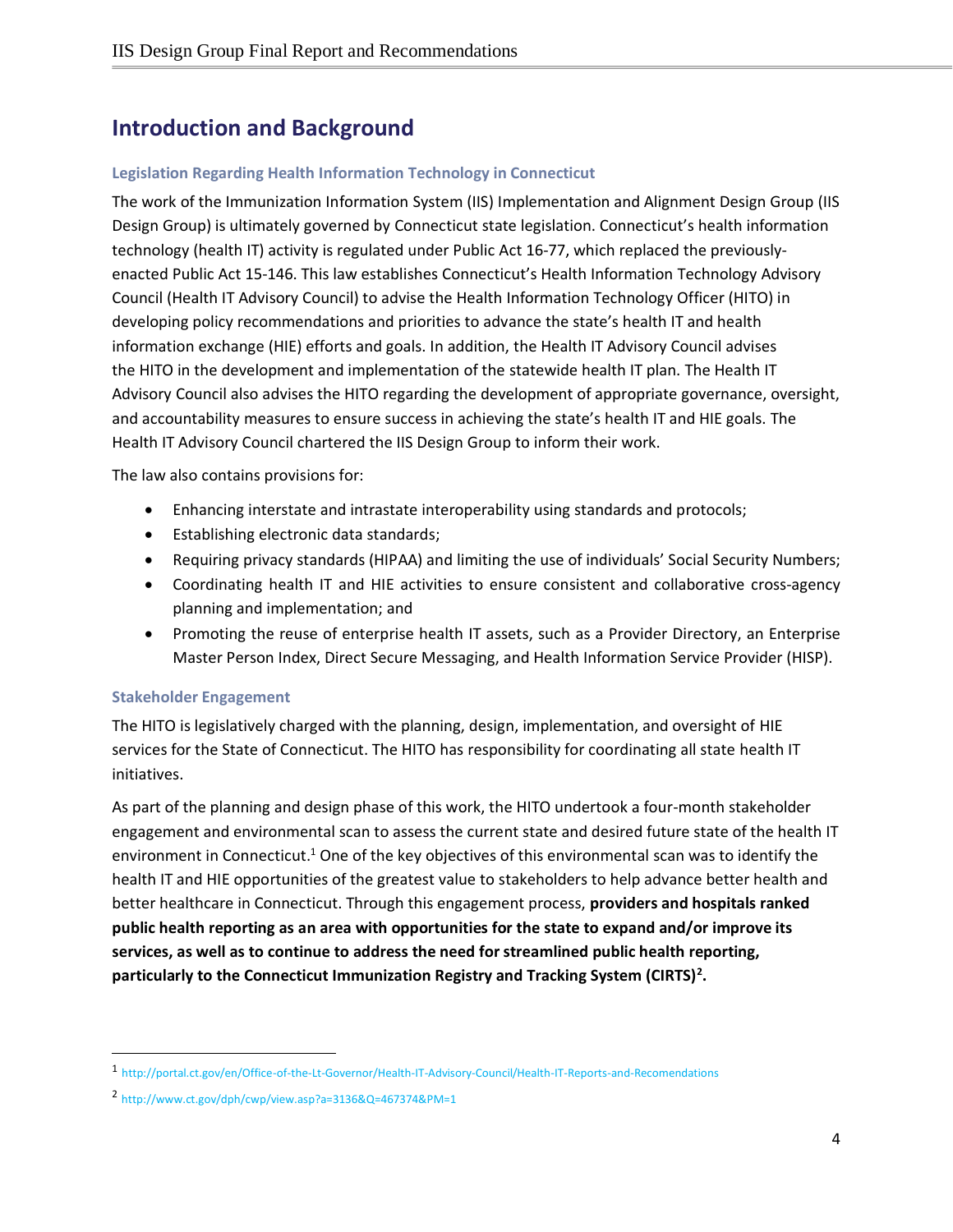#### <span id="page-5-0"></span>**Connecticut Immunization Registry and Tracking System (CIRTS) Gap Analysis and Decision Points**

In March 2017, the **Centers for Disease Control and Prevention (CDC) conducted a gap analysis of CIRTS that reported on the system's limitations in meeting standards required to support bidirectional information exchange (interoperability)** and enabling new functionality required by the CDC (e.g., vaccine ordering and tracking). At the start of the IIS Design Group, the State of Connecticut Department of Public Health (DPH) was reviewing commercial off-the-shelf vendor options for a new IIS that could provide more robust functionality and better meet CDC functional standards including the ability to integrate and support interoperability with electronic health record systems (EHRs) for those providers who administer vaccines. Due to the synchronous timing of the CDC report, the expectation that DPH would upgrade the registry to meet existing and future standards, and the importance of addressing the needs of stakeholders captured in the environmental scan findings, **the HITO decided to form the time-limited IIS Design Group, with the support of the Commissioner of the Department of Public Health. The IIS Design Group was tasked to provide recommendations to the Health IT Advisory Council and define a clear pathway to support the implementation of the DPH IIS plans and ensure alignment with the current HIE planning effort** to support interoperability between providers, healthcare organizations, CIRTS, and a future statewide HIE shared services.

#### <span id="page-5-1"></span>**Chartering of IIS Design Group**

 $\overline{a}$ 

In response to the importance of assuring alignment between the procurement and implementation of a new IIS platform and the planning for statewide HIE services, the Connecticut Health IT Advisory Council chartered the formation of an IIS Design Group<sup>3</sup> on June 15, 2017, with the following purpose:

**1. To familiarize the IIS Design Group members with the high-level functional standards of an IIS** based on the current and anticipated CDC functional standards and the work DPH has already completed to identify use cases, existing gaps, existing and future functionality, and proposed implementation timelines. The goal was to provide the group with a baseline of knowledge about the IIS, DPH mandates, uses of the IIS, and current and future functional requirements.

2. With that foundation, **the IIS Design Group was asked to identify any additional stakeholder needs for the IIS and determine the prioritization of those needs. This will allow DPH to create or enhance the appropriate use cases and business requirements in the new IIS implementation. In addition, the group was asked to define the high-level stakeholder needs for how the IIS would become a sustainable, efficient, and shared statewide health-IT enabled solution.** The IIS Design Group also asked to **focus on the needs of DPH, consumers, and providers to support all relevant activities with immunizations** and identify any technical assistance needed by providers and DPH to successfully implement electronic reporting to the IIS.

3. The IIS Design Group reviewed a high-level timeline and action plan that incorporates the identified needs of all stakeholders to be considered for the new IIS implementation.

4. The IIS Design Group recommendations identify any additional follow-up activities to address issues identified during the IIS Design Group process.

<sup>3</sup> <http://portal.ct.gov/Office-of-the-Lt-Governor/Health-IT-Advisory-Council/Health-IT-Advisory-Council---Immunization-Design-Group-2017>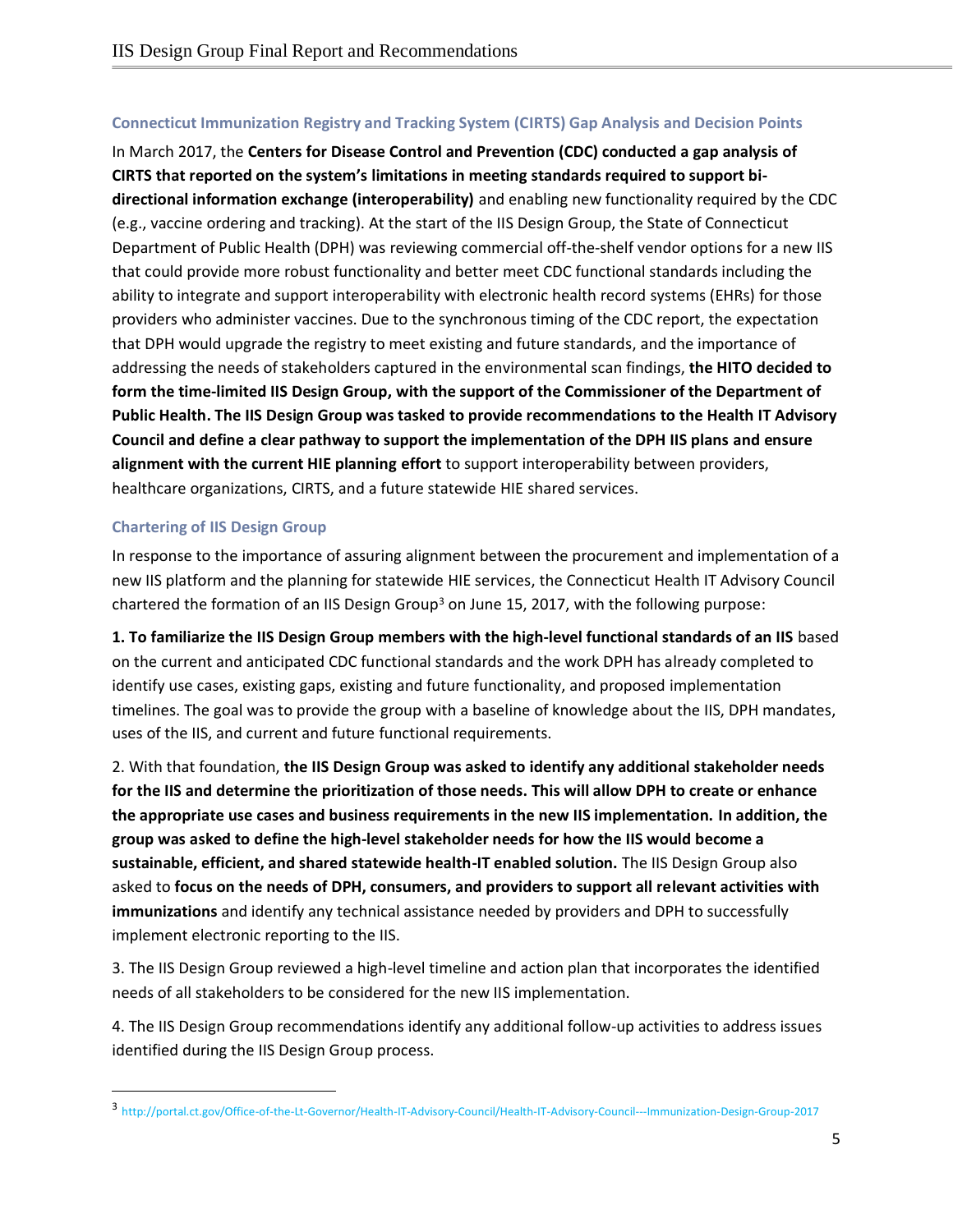The goals and objectives outlined in the IIS Design Group's charter included:

- 1. Review the high level functional requirements of an IIS, using existing and future CDC functional standards, as a foundation to identify issues, risks, and gaps.
- 2. Identify and prioritize any additional stakeholder needs that will be used to create new or enhance existing use cases and business requirements for the new IIS.
- 3. Identify any additional stakeholders that are not already captured in the existing IIS roadmap and define their potential roles in the process.
- 4. Review a high-level timeline and action plan to implement and provide IIS services.
- 5. Identify the technical assistance framework necessary for providers and DPH to successfully implement electronic reporting to the IIS.
- 6. Provide recommendations that align with CDC functional standards, and meet the requirements of DPH, providers, and consumers.
- 7. Identify value propositions of a health IT-enabled IIS solution for key stakeholders, including but not limited to DPH.
- 8. Consider financial sustainability models and define the financial gaps.

# <span id="page-6-0"></span>**Stakeholder Representation and Membership of IIS Design Group**

The IIS Design Group was sponsored by the HITO, governed by the Health IT Advisory Council, and supported by DPH and CedarBridge Group, in consultation with the Office of the Lieutenant Governor and the Commissioner of the Department of Public Health. The list of IIS Design Group members, and the description of stakeholder representation can be seen in Table 1 below:

| Name/Role                                   | <b>Stakeholder Representation</b>                                                                                                                                                                                                                                                                     |
|---------------------------------------------|-------------------------------------------------------------------------------------------------------------------------------------------------------------------------------------------------------------------------------------------------------------------------------------------------------|
| <b>Thomas</b><br>Agresta, MD,<br><b>MBI</b> | Healthcare provider at a primary care setting and a Professor and Director of Medical<br>Informatics for Family Medicine at UConn Health; designee for the Health IT Advisory<br>Council                                                                                                              |
| Martin A.<br>Geertsma,<br>MD.               | Pediatrician providing healthcare services at a Federally Qualified Health Center<br>(FQHC) with direct patient care responsibility                                                                                                                                                                   |
| Deirdre<br>Gruber, MSN,<br>FNP-BC           | School Nurse Supervisor at a large Local Health Department that manages the<br>delivery of immunizations, and promotes a healthy school environment by<br>monitoring immunizations ensuring appropriate exclusion for infectious illnesses, and<br>reporting communicable disease, as required by law |
| Hyung Paek,<br>MD                           | Medical Director of Information Technology at a health system and healthcare<br>provider in a FQHC with direct patient care responsibilities                                                                                                                                                          |

|  |  | <b>Table 1: IIS Design Group Members</b> |
|--|--|------------------------------------------|
|  |  |                                          |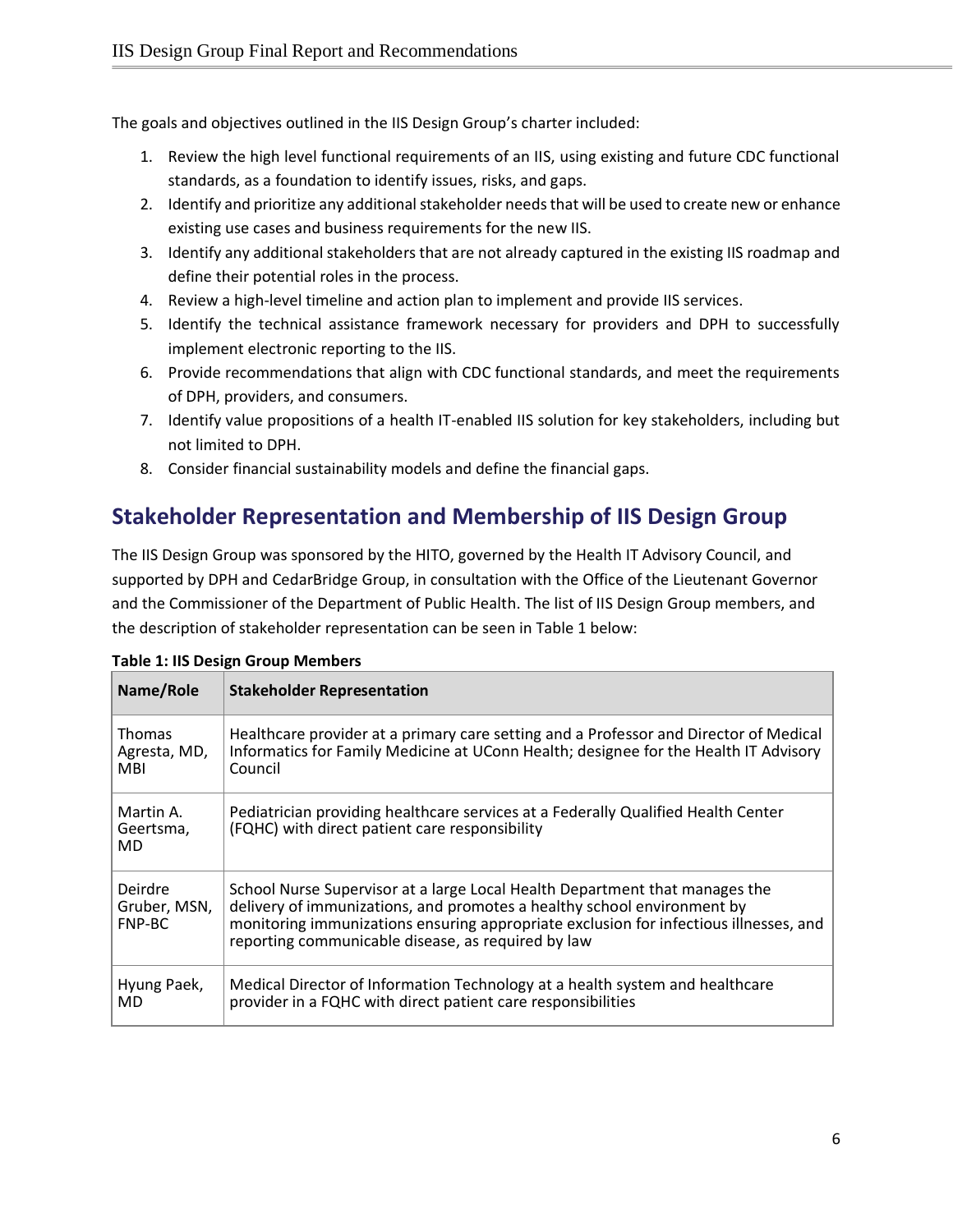### <span id="page-7-0"></span>**IIS Design Group Process**

The IIS Design Group conducted its work across a period of two months in a series of five meetings. The kick-off meeting on July 7, 2017 afforded the opportunity for all participants to introduce themselves, the stakeholder group(s) they represent, and their interest in supporting a robust IIS for the State of Connecticut.

In the following meetings, the IIS Design Group worked through successive cycles of identification, discussion, and validation of various topics, as depicted in Table 2.

| <b>Milestone/Deliverable</b>                                                                                                                                                                    | Date    |
|-------------------------------------------------------------------------------------------------------------------------------------------------------------------------------------------------|---------|
| Session 1: Kick-Off Meeting - validate charter, roles and responsibilities, and<br>timeline of IIS Design Group; receive update on current status of IIS system;<br>identify value propositions | 7/7/17  |
| Session 2: Discuss value propositions, high level review of CDC IIS functional<br>standards and overall services; begin to identify issues, obstacles, gaps                                     | 7/13/17 |
| Session 3: Determine stakeholder needs and prioritization; identify additional<br>stakeholders and their roles; review high level implementation roadmap                                        | 7/20/17 |
| Session 4: Continue to review role of HIE services in supporting IIS<br>interoperability and considerations for financial sustainability models                                                 | 7/27/17 |
| Session 5: Identify priorities and draft recommendations                                                                                                                                        | 8/4/1   |

**Table 2: Timeline for IIS Design Group Process**

For each meeting, the IIS Design Group reviewed and affirmed the agenda and work plan for the meeting, and validated the outcomes of the previous session's work as presented by the facilitator, offering any final suggestions or feedback. At each meeting, newly-introduced topics were reviewed and discussed. Between meetings, IIS Design Group members had the opportunity to work on shared documents that were then reviewed and validated as a group, and formulated recommendations to the HITO and to the Health IT Advisory Council, as described below.

# <span id="page-7-1"></span>**Key Deliverables of IIS Design Group**

IIS Design Group deliberations and discussions were collated into two discrete deliverables:

- Stakeholder and Value Proposition Overview
- Priority Use Cases

#### <span id="page-7-2"></span>**Stakeholder and Value Proposition Overview**

The IIS Design Group discussed the range of stakeholders for the IIS over several meetings, and developed an overview that attempts to define the wide-range of stakeholders that need to be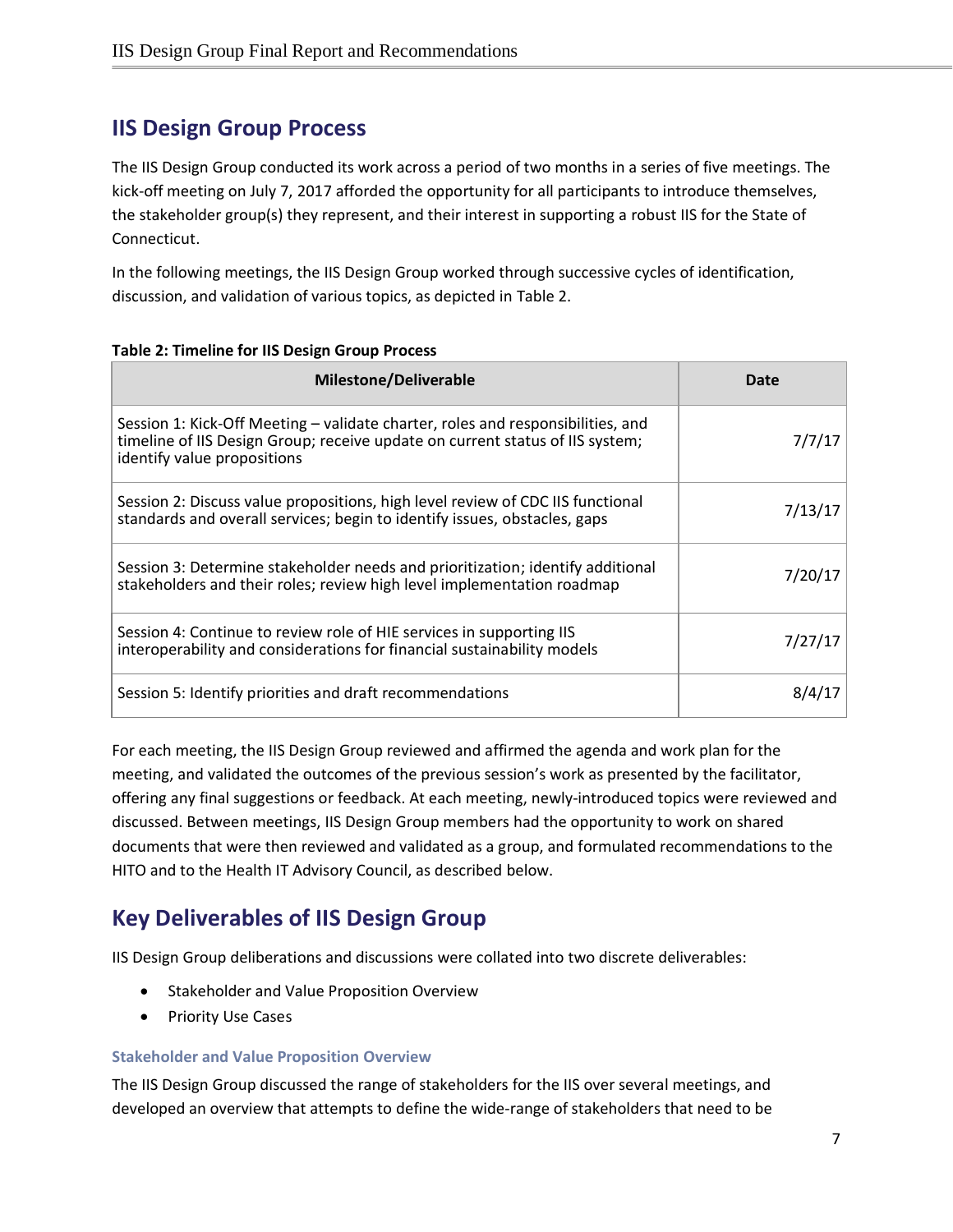considered and integrated into the planning, implementation, and deployment surrounding the new IIS platform, as well as some of the key functionality that each stakeholder segment needs from the IIS in order for that segment to find value in the IIS. Other value propositions are based on the outcomes that will be derived from a robust IIS that will led to higher immunization rates across the entire population.

The results of these discussions can be found in Table 3 below. In some cases, such as Provider Organizations, there is a high-level category and then some subgroups, i.e., Federally Qualified Health Centers, that may have additional value propositions specific to that stakeholder. The IIS Design Group felt it important to have a general Provider category, but augment that with Clinic Staff, Provider Organizations, and subgroups of organizational types to be able to capture specific use cases and value propositions that may be relevant to specific segments. In order to capture those, but not repeat common value propositions across all provider organizations, there is a general provider organization category which includes the common value propositions, and then subcategories where only the value propositions that are not common to all provider organizations are included.

While the IIS Design prioritized a small number of high-value use cases, all of the value propositions and use cases articulated in Table 3 hold value for stakeholders and over time should be included in the planning and implementation of additional IIS use cases and services.

| <b>Stakeholder</b> | <b>Value Propositions</b>                                                                                                                                                                                                                                                                                                                                                                                                                                                                                                                                                                                                                     |
|--------------------|-----------------------------------------------------------------------------------------------------------------------------------------------------------------------------------------------------------------------------------------------------------------------------------------------------------------------------------------------------------------------------------------------------------------------------------------------------------------------------------------------------------------------------------------------------------------------------------------------------------------------------------------------|
| Consumers          | Efficiencies<br>Streamlined access to records with the ability to print an<br>$\bullet$<br>immunization form for school or camp<br>Reduced return visits for repeat immunizations due to improved<br>forecasting and better adherence to immunization schedule for<br>individual patients<br>Ability to download local copies of records using a standardized<br>$\bullet$<br>application programming interface (API), including mobile phone<br>technologies<br>Ability to more easily determine immunization status of patients<br>$\bullet$<br>exposed to a vaccine-preventable disease                                                    |
|                    | Quality Improvement<br>Ability to track immunizations<br>Ability to inform more accurate records if there are missing<br>$\bullet$<br>immunizations in the IIS<br>Ability to be a more active participant and engaged in understanding<br>$\bullet$<br>and improving individual and family health<br>Ability to optimize immunization forecasting will decrease likelihood<br>$\bullet$<br>of missed opportunities to provide vaccines and/or vaccinations given<br>too soon<br>Population Health<br>Presence of more up-to-date immunizations across the community<br>will lead to less vaccine-preventable illnesses, resulting in teachers |

| Table 3: Stakeholder and Value Proposition Overview |  |  |
|-----------------------------------------------------|--|--|
|                                                     |  |  |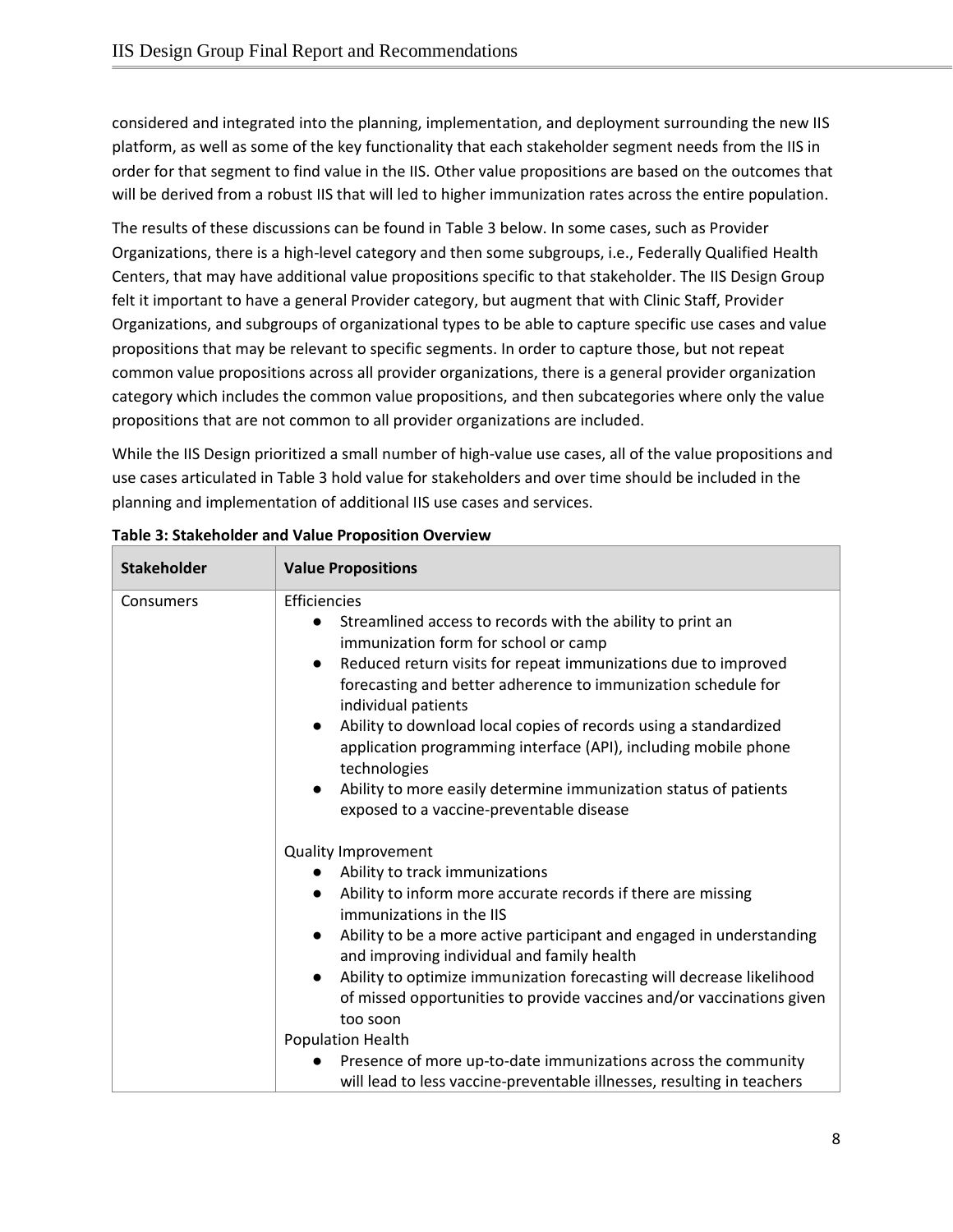|           | and staff being out sick less often, and people showing up to work sick<br>less often                                                                                                                                                                                                                                                                                                                                                                                                                                                                                                                                                                                                                                                                                                                                                                                                                                                                                                                                                                                                                                                                                                                                                                                                                                                                                                                                                                                                                                                                                                                |
|-----------|------------------------------------------------------------------------------------------------------------------------------------------------------------------------------------------------------------------------------------------------------------------------------------------------------------------------------------------------------------------------------------------------------------------------------------------------------------------------------------------------------------------------------------------------------------------------------------------------------------------------------------------------------------------------------------------------------------------------------------------------------------------------------------------------------------------------------------------------------------------------------------------------------------------------------------------------------------------------------------------------------------------------------------------------------------------------------------------------------------------------------------------------------------------------------------------------------------------------------------------------------------------------------------------------------------------------------------------------------------------------------------------------------------------------------------------------------------------------------------------------------------------------------------------------------------------------------------------------------|
|           | <b>Cost Savings</b><br>Reduced wasted time and effort locating paper records<br>Improved immunization schedules with a goal of decreased morbidity<br>and mortality resulting in less doctor, emergency department, and<br>hospital visits and thus lower out-of-pocket cost to consumers<br>Reduction in unnecessary repeat immunizations of patients with a<br>$\bullet$<br>consolidated health record will avoid out-of-pocket expenses and loss<br>of wages and productivity<br>Optimal immunization forecasting with a goal to decrease time spent<br>$\bullet$<br>determining outstanding immunizations that are due                                                                                                                                                                                                                                                                                                                                                                                                                                                                                                                                                                                                                                                                                                                                                                                                                                                                                                                                                                           |
|           | Other<br>Ability to provide data and information in the most appropriate form                                                                                                                                                                                                                                                                                                                                                                                                                                                                                                                                                                                                                                                                                                                                                                                                                                                                                                                                                                                                                                                                                                                                                                                                                                                                                                                                                                                                                                                                                                                        |
|           | to whomever is authorized and has a need for the information<br>Reduced pain to patients and reduced inconvenience to patients and<br>parents/caregivers when immunizations must be repeated                                                                                                                                                                                                                                                                                                                                                                                                                                                                                                                                                                                                                                                                                                                                                                                                                                                                                                                                                                                                                                                                                                                                                                                                                                                                                                                                                                                                         |
| Providers | Efficiencies<br>A high degree of integration between the IIS and EHRs will provide the<br>highest value to providers<br>Ability for the IIS to be interactive with EHRs to support real-time<br>problem solving or forecasting involving gaps in or missing<br>immunizations. This could be via the automation of the American<br>Academy of Pediatrics (AAP) Bright Futures tables that delineate in<br>great detail solutions to problems with gaps, delays, and missing<br>immunizations.<br>Allow pre-planning visits with staff that could improve workflows,<br>such as permitting staff to give immunizations at different times<br>during the visit instead of only at the end of the visit<br>Ability to populate digital versions of blue/yellow forms in EHRs with<br>user-friendly access for clinicians, nurses, etc., and the potential for<br>electronic signature at the end of the form so it can be handled by<br>staff after the physical exam is completed. This could allow the form<br>to be electronically transferred and not have to be printed out, signed,<br>and then faxed or mailed.<br>Ability to more easily determine immune status of patients exposed to<br>$\bullet$<br>a vaccine preventable disease<br>Eliminate need to manually enter data into the IIS or separately check<br>the IIS if the information is accessible from the EHR<br>Support predictive immunization ordering with an administrative<br>$\bullet$<br>report to help ensure the proper quantities of different vaccines are<br>available for upcoming months<br><b>Quality Improvement</b> |
|           | Support improved adherence rates with suggested schedules                                                                                                                                                                                                                                                                                                                                                                                                                                                                                                                                                                                                                                                                                                                                                                                                                                                                                                                                                                                                                                                                                                                                                                                                                                                                                                                                                                                                                                                                                                                                            |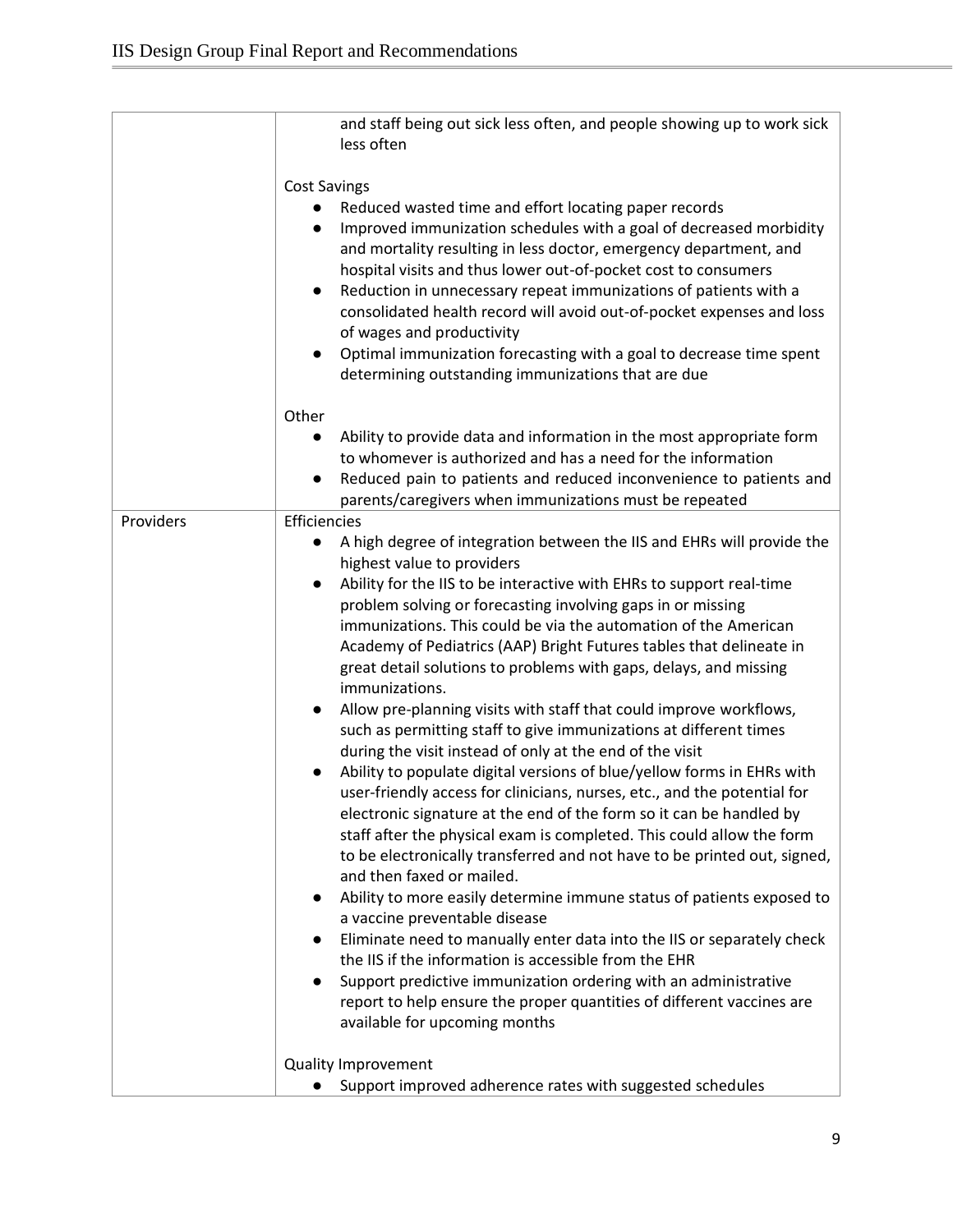|                     | Provide the ability to track across populations and tailor outreach for<br>$\bullet$                     |
|---------------------|----------------------------------------------------------------------------------------------------------|
|                     | reminders/recalls                                                                                        |
|                     | Ability to support quality review, especially with new immunizations<br>$\bullet$                        |
|                     | Provide improved ability of reminders for adult immunizations that<br>$\bullet$                          |
|                     | are often missed (i.e., Zoster)                                                                          |
|                     | Support enhanced problem solving for different patient cases<br>$\bullet$                                |
|                     | regarding gaps in or missing immunizations.                                                              |
|                     | Improved forecasting of immunization stock can help minimize waste<br>$\bullet$                          |
|                     | and supply chain inefficiencies                                                                          |
|                     | Facilitate the validation and syncing of immunization decision rules<br>$\bullet$                        |
|                     | between the IIS and a provider's EHR                                                                     |
|                     | Allow decision support to clinicians for individual patient<br>$\bullet$                                 |
|                     | immunizations and for immunization schedules for patient                                                 |
|                     | populations                                                                                              |
|                     | Provide visualization of integrated data from public health surveillance<br>$\bullet$                    |
|                     | programs with local immunization rates, to improve forecasting of                                        |
|                     | near term immunization needs                                                                             |
|                     | Support improved forecasting of what vaccines should be given to<br>$\bullet$                            |
|                     | reduce return visits for repeat immunizations, leading to improved                                       |
|                     | trust of providers                                                                                       |
|                     |                                                                                                          |
|                     | <b>Population Health</b>                                                                                 |
|                     | More up-to-date immunizations leading to healthier populations and<br>reduced unnecessary patient visits |
|                     | Provide proactive reminders for providers to immunize greater                                            |
|                     | number of "at risk" populations (i.e., giving patients with diabetes the                                 |
|                     | pneumonia vaccine at an earlier age) providing the immunity of                                           |
|                     | immune compromised individuals                                                                           |
|                     | Improved herd immunity, leading to healthier populations                                                 |
|                     |                                                                                                          |
|                     | <b>Cost Savings</b>                                                                                      |
|                     | Decreased need to transcribe data from paper to electronic versions,                                     |
|                     | and less scanning of documents                                                                           |
|                     | Reduced repeat vaccinations                                                                              |
|                     | Reduced office work due to automation of individual vaccine<br>●                                         |
|                     | schedules and automation of vaccine ordering. Worker's time can be                                       |
|                     | re-allocated to higher-functioning roles.                                                                |
|                     | Optimal immunization forecasting will decrease<br>time<br>spent<br>$\bullet$                             |
|                     | determining individual immunization schedules                                                            |
|                     |                                                                                                          |
|                     | Other                                                                                                    |
|                     | The importance of data quality can't be over-stressed; if providers and others                           |
|                     | find the data to be unreliable they will stop using the system                                           |
| <b>Clinic Staff</b> | Efficiencies                                                                                             |
|                     | Enable pre-planning visits with clinicians to improve workflow for<br>$\bullet$                          |
|                     | more efficient patient visits                                                                            |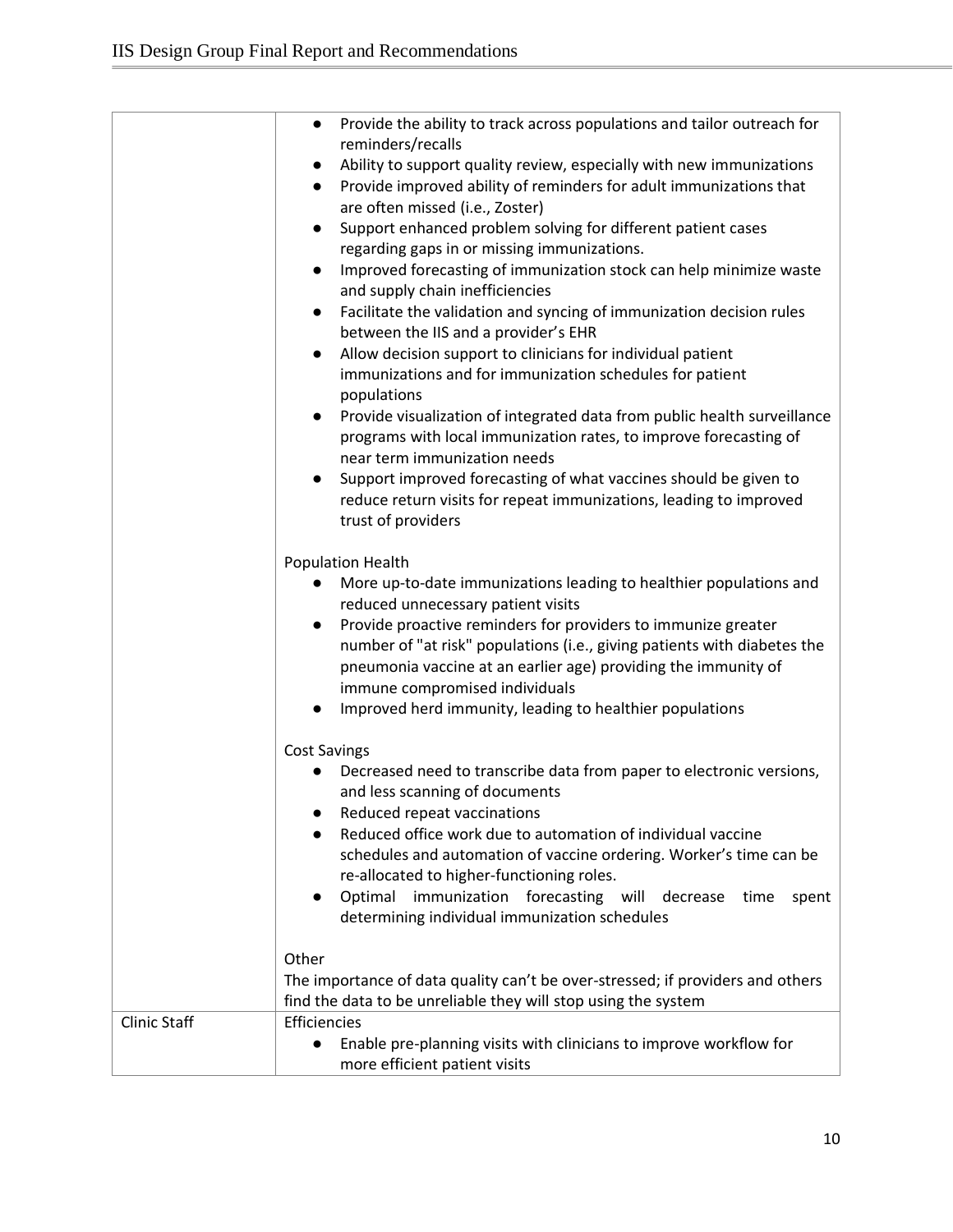|               | Integration with the EHR to include automated Bright Futures AAP<br>$\bullet$<br>regular and catch-up tables, in those offices where nurses administer<br>immunizations (which are most offices) will allow nurses to:<br>1. Schedule and correctly immunize patients requiring<br>immunizations but not requiring provider visit, thereby<br>saving provider visits.<br>2. Prevent the administration of incorrect, unneeded<br>vaccines, including variants in schedule attributable to<br>different or new versions of vaccines.                                                                                                                                                                                                                                                                           |
|---------------|---------------------------------------------------------------------------------------------------------------------------------------------------------------------------------------------------------------------------------------------------------------------------------------------------------------------------------------------------------------------------------------------------------------------------------------------------------------------------------------------------------------------------------------------------------------------------------------------------------------------------------------------------------------------------------------------------------------------------------------------------------------------------------------------------------------|
| All Provider  | Efficiencies                                                                                                                                                                                                                                                                                                                                                                                                                                                                                                                                                                                                                                                                                                                                                                                                  |
| Organizations | Ability to track immunization status across organization<br>$\bullet$<br>Ability to get reliable data from other organizations quickly<br>For organizations involved with value based payments/pay for<br>$\bullet$<br>performance linked to accurate immunization data for quality<br>payments, ability to provide documentation to Accountable Care<br>Organization (ACO) or other entity in a timelier manner than claims<br>data would be available<br>Support prediction of immunization ordering with an administrative<br>report to help ensure the proper quantities of different immunizations<br>are on hand for the coming month, and avoid supply chain<br>inefficiency; ability to integrate with forecasting<br>Maximize the use of staff, and allow clinicians to use time more<br>efficiently |
|               | <b>Quality Improvement</b><br>Ability to track immunizations through dashboard for gap analysis to<br>support outreach<br>Minimize errors introduced by transcription of paper records, e.g. new<br>patients to practice<br>Better support for quality improvement projects since real-time data<br>will be available<br>Ability to run reports to see if there is need for training to comply with<br>recommendations<br>Ability to provide targeted training and education when benchmarking<br>reports indicate a need, or with the rollout of new vaccines which may<br>impact different functions within the organization<br>Ability to support quality review and benchmarking, especially with<br>new vaccines                                                                                         |
|               | Population Health<br>More up-to-date immunizations leading to healthier populations<br>Improved tracking of immunization status against disease occurrence<br>for research and operational purposes                                                                                                                                                                                                                                                                                                                                                                                                                                                                                                                                                                                                           |
|               | <b>Cost Savings</b><br>Ability to minimize number of duplicative immunizations<br>Ability to minimize clinician time spent determining individual<br>schedules                                                                                                                                                                                                                                                                                                                                                                                                                                                                                                                                                                                                                                                |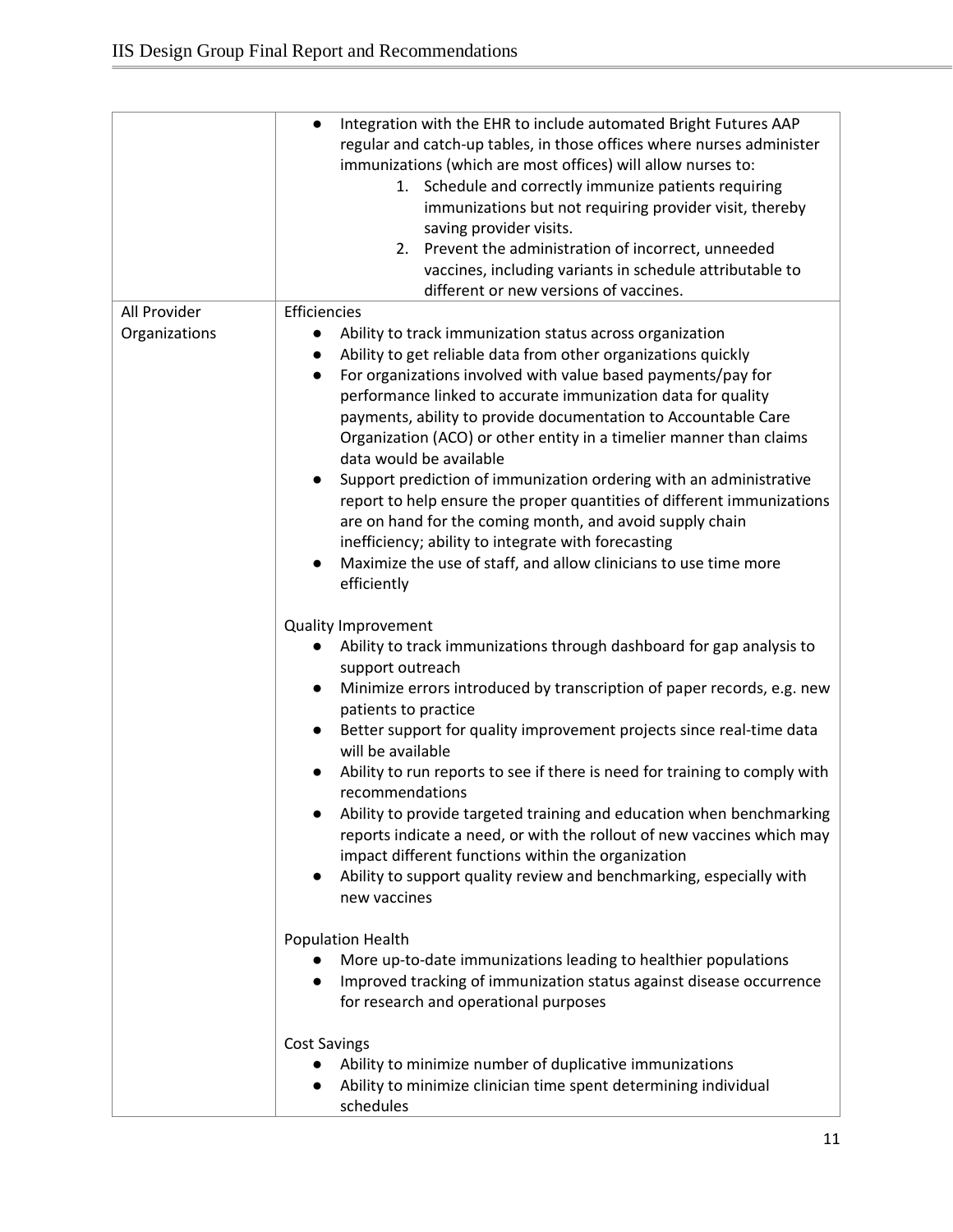|                            | Improved vaccine tracking<br>$\bullet$                                            |
|----------------------------|-----------------------------------------------------------------------------------|
|                            |                                                                                   |
|                            | Support improved prediction of appropriate staffing levels and<br>$\bullet$       |
|                            | locations for immunization clinics, i.e., flu clinics                             |
|                            | Ability to reduce time and effort required for tracking compliance with           |
|                            | mandatory flu or other mandatory vaccinations if employee can send a              |
|                            | "snapshot" of their immunizations                                                 |
| Non-Primary Care           | Efficiencies                                                                      |
| Settings, such as          | Ability to access immunization records and educate patients about                 |
| "Walk-in," Retail,         | any needed vaccines to avoid need for follow-up visit                             |
| Urgent Care, Travel        |                                                                                   |
| Clinics                    | <b>Quality Improvement</b>                                                        |
|                            | Support linkage back to medical home/primary care provider (PCP) to               |
|                            | support continuity of care and consistency of preventative services.              |
|                            |                                                                                   |
|                            | <b>Population Health</b>                                                          |
|                            | Ability to reach "at risk" populations to achieve better immunization             |
|                            | rates for those without medical homes                                             |
|                            |                                                                                   |
|                            | Other                                                                             |
|                            |                                                                                   |
|                            | Travel immunizations require different forecasting; a linkage to Center           |
|                            | for Disease Control and Prevention (CDC) for help with forecasting                |
|                            | could be helpful                                                                  |
| <b>Federally Qualified</b> | <b>Quality Improvement</b>                                                        |
| <b>Health Centers</b>      | Increased ability to meet Uniform Data System (UDS) measures                      |
| (FQHCs)                    |                                                                                   |
|                            | Population Health                                                                 |
|                            | Improved immunization adherence in vulnerable populations                         |
| <b>Public Health</b>       | Efficiencies                                                                      |
|                            | Expansion of IIS population to adolescents and adults                             |
|                            | Provide substantial opportunity to share technology services such as<br>$\bullet$ |
|                            | identity management and provider management across all public                     |
|                            | health functions                                                                  |
|                            | Ability to more easily determine immune status of patients exposed to             |
|                            | a vaccine-preventable disease                                                     |
|                            |                                                                                   |
|                            | <b>Quality Improvement</b>                                                        |
|                            | More comprehensive records to serve as reliable source of<br>$\bullet$            |
|                            |                                                                                   |
|                            | information for quality improvement programs                                      |
|                            | Ability to track across populations and tailor outreach                           |
|                            | Improved forecasting of disease spread and opportunity to educate<br>$\bullet$    |
|                            | populations and individuals with the goal of containing disease                   |
|                            | outbreaks of vaccine-preventable diseases                                         |
|                            | Improved data quality and ability to design some predictive analytic<br>$\bullet$ |
|                            | outbreak scenarios for planning purposes                                          |
|                            | Standardization of public health data both for entry and retrieval<br>$\bullet$   |
|                            | Support mass immunization efforts during outbreak and pandemic flu                |
|                            | responses                                                                         |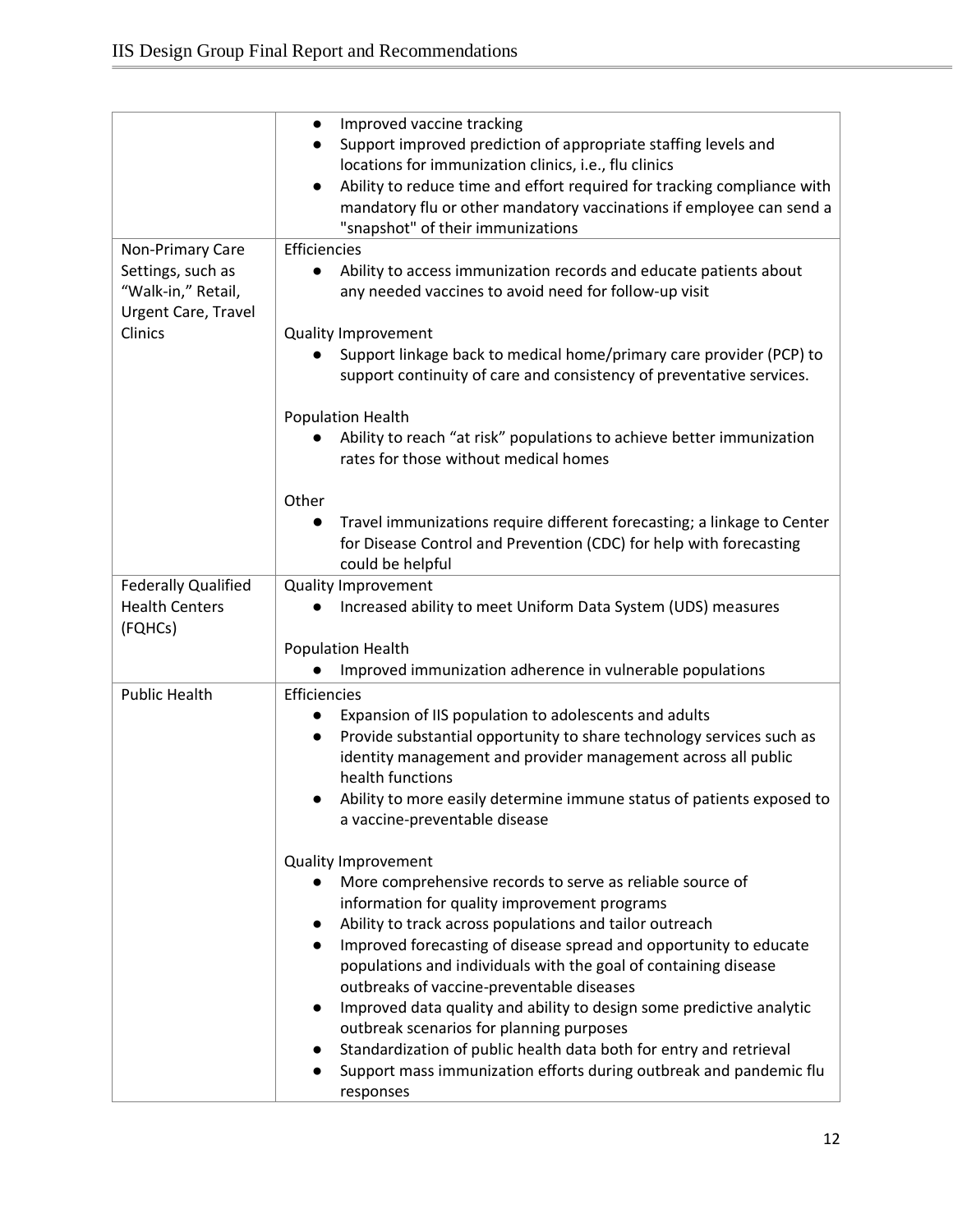|                                                                                        | <b>Population Health</b><br>Improved herd immunity, leading to healthier populations<br>Support of disease surveillance efforts related to geography, birth<br>$\bullet$<br>cohorts, and other aggregates<br>Would like to see integration of surveillance data like flu from CDC<br>$\bullet$<br>with local vaccination rate to improve forecasting of near future<br>vaccine needs<br>Provides data to determine populations who are under-immunized,<br>$\bullet$<br>and support targeted outreach to those areas |
|----------------------------------------------------------------------------------------|----------------------------------------------------------------------------------------------------------------------------------------------------------------------------------------------------------------------------------------------------------------------------------------------------------------------------------------------------------------------------------------------------------------------------------------------------------------------------------------------------------------------|
|                                                                                        | <b>Cost Savings</b><br>Focus resources to reduce impact of vaccine-preventable diseases<br>$\bullet$<br>Share costs and resources with state consortium<br>$\bullet$<br>Marked reduction in state resources needed to "enter" immunization<br>$\bullet$<br>data from paper records and staff can be reduced or re-deployed to<br>help improve immunization rates                                                                                                                                                     |
|                                                                                        | Other<br>Use data to determine gaps by provider/practice/population<br>Gain data to better understand social determinants of health<br>$\bullet$                                                                                                                                                                                                                                                                                                                                                                     |
| <b>Local Health</b><br>Departments (some<br>of which run vaccine<br>clinics and SBHCs) | Efficiencies<br>Ability to access immunization records<br>$\bullet$<br>Ability to connect EHR (if there is one) to the IIS<br>$\bullet$<br>Ability to enter data related to immunization clinics and services<br>$\bullet$<br>provided at municipal levels<br>Ability to more easily determine immunization status of patients<br>$\bullet$<br>exposed to a vaccine-preventable disease                                                                                                                              |
|                                                                                        | <b>Quality Improvement</b><br>Help improve immunization rates<br>Bi-directional data flow for immunization records<br>Support mass immunization efforts during outbreak and pandemic flu<br>$\bullet$<br>responses                                                                                                                                                                                                                                                                                                   |
|                                                                                        | <b>Population Health</b><br>Improved herd immunity across "at risk" population who may not<br>$\bullet$<br>have a medical home<br>Standardized recording and archiving of immunization data for mass<br>$\bullet$<br>immunization efforts<br>Provides data to determine populations who are under-immunized,<br>$\bullet$<br>and support targeted outreach to those areas<br>Can track and contain epidemics more easily if public health reporting<br>$\bullet$<br>and IIS are connected                            |
|                                                                                        | <b>Cost Savings</b><br>State-level IIS decreases cost of record archiving at local level (both<br>paper records and digital systems)                                                                                                                                                                                                                                                                                                                                                                                 |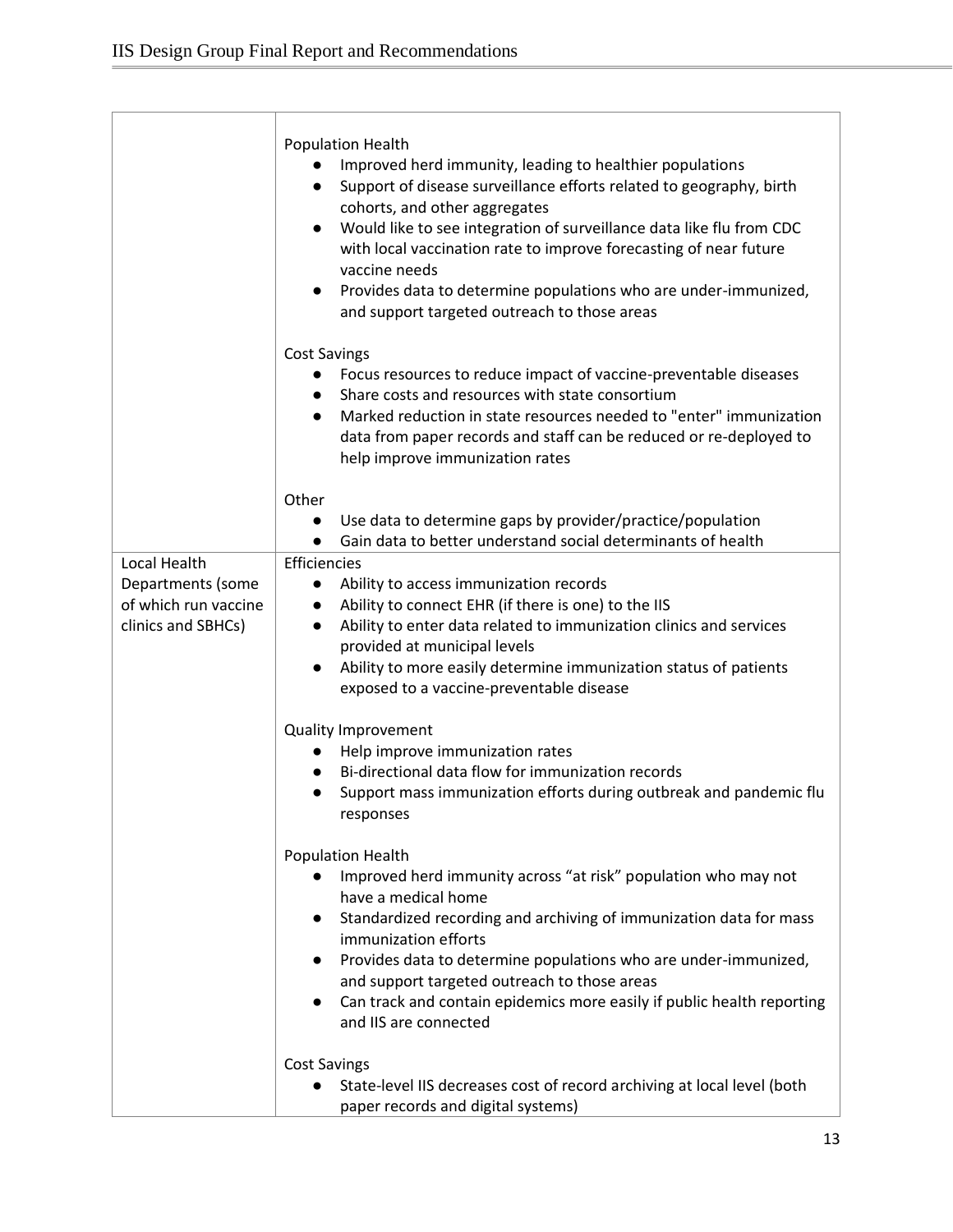|                                        | Less time intensive on staff to retrieve records for patients<br>$\bullet$<br>Reduce unnecessary repeat immunizations due to lack of record<br>$\bullet$                                                                                                                                                                                                                                                                      |
|----------------------------------------|-------------------------------------------------------------------------------------------------------------------------------------------------------------------------------------------------------------------------------------------------------------------------------------------------------------------------------------------------------------------------------------------------------------------------------|
|                                        | consolidation                                                                                                                                                                                                                                                                                                                                                                                                                 |
|                                        | Other                                                                                                                                                                                                                                                                                                                                                                                                                         |
|                                        | Improves point-of-care services delivered at municipal clinics<br>$\bullet$                                                                                                                                                                                                                                                                                                                                                   |
| <b>Federal and State</b><br>Government | At the federal level, this category includes the Center for Disease Control and<br>Prevention (CDC), and at the state level includes, among others, the<br>Department of Public Health, the Department of Social Services (including<br>Medicaid), the Department of Children and Families, and the Department of<br>Education.                                                                                               |
|                                        | Efficiencies<br>Ability for improved integration and support for reporting<br>requirements for Vaccines for Children and publicly purchased<br>immunizations<br>Provide data analysis for real-time tracking and reporting of state and<br>$\bullet$<br>federal vaccination standards and regulations                                                                                                                         |
|                                        | <b>Quality Improvement</b><br>Improved traceability of funding to ensure appropriate levels of<br>spending<br>Improved ability to track dose-level accountability<br>Support interstate and interagency data sharing (i.e., with New York)<br>Support mass immunization efforts during outbreak and pandemic flu<br>$\bullet$<br>responses<br>Streamlined reporting by local, state, and federal agencies                     |
|                                        | Population Health<br>Enhanced capability for meeting Healthy People 2020 and other<br>federal and state population health goals                                                                                                                                                                                                                                                                                               |
|                                        | <b>Cost Savings</b><br>Consortium of states working together on IIS can leverage federal<br>funding by using shared functionality and leverage ability to share costs<br>to develop new modules                                                                                                                                                                                                                               |
| Schools                                | Efficiencies<br>Ability to provide single, uniform data presentation that is easy to<br>$\bullet$<br>interpret will save time checking records<br>Ability for Parents/guardians/students/graduates to be able to access<br>system to obtain records<br>Improved accuracy in data received from one source rather than many<br>Ability to prevent duplication of immunization due to lack of records /<br>record consolidation |
|                                        | <b>Quality Improvement</b>                                                                                                                                                                                                                                                                                                                                                                                                    |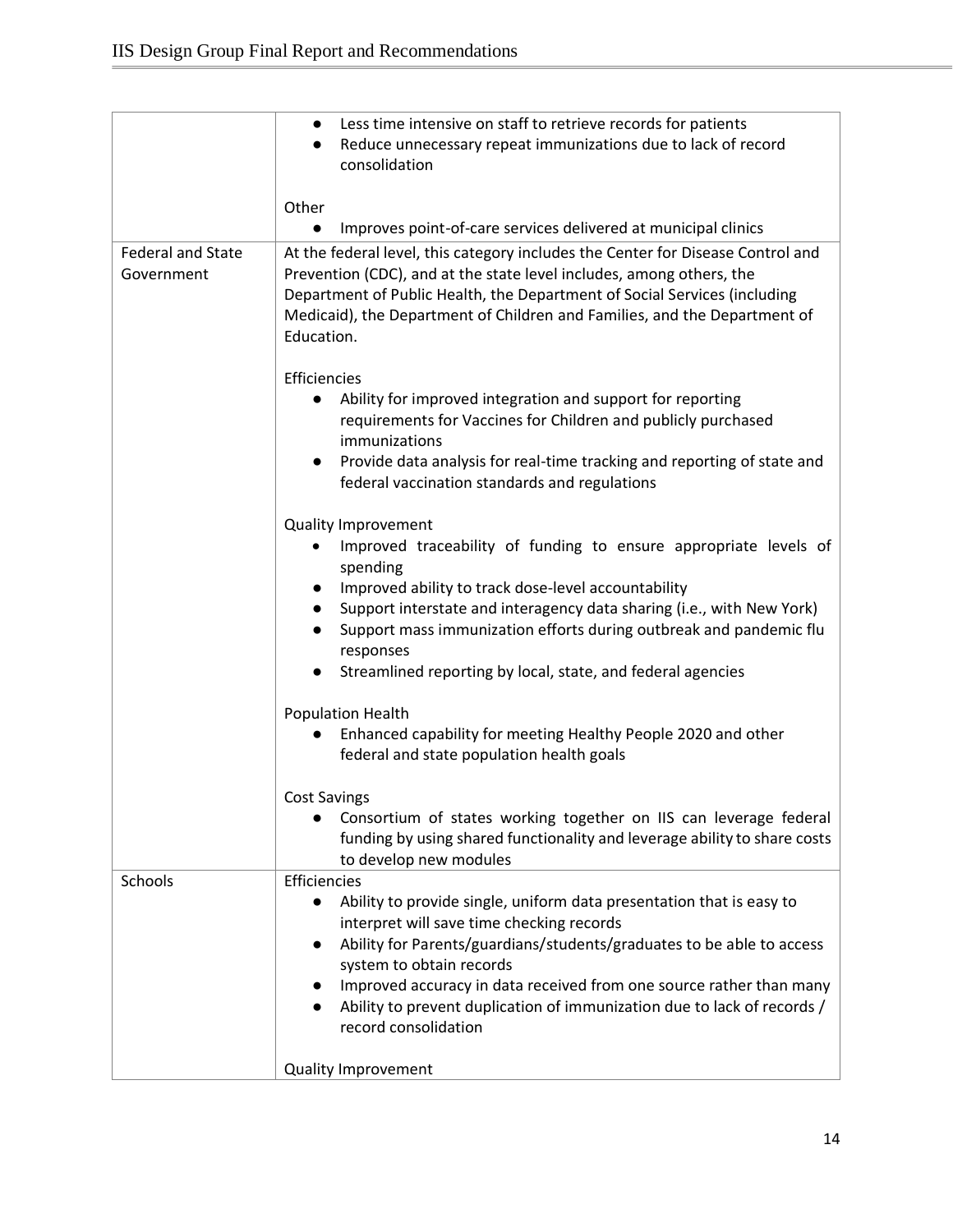|                      | Better adherence and tracking will avoid students being excluded<br>$\bullet$<br>from school for lack of records of required vaccines<br>Allow for resources to be shifted to participate in outreach and<br>education to improve immunization rates<br>Support improved reporting processes to aid in compliance with<br>annual immunization mandates<br>Support immunization assessment during the school registration<br>process regardless of location-i.e., registration at district central |
|----------------------|---------------------------------------------------------------------------------------------------------------------------------------------------------------------------------------------------------------------------------------------------------------------------------------------------------------------------------------------------------------------------------------------------------------------------------------------------------------------------------------------------|
|                      | office, school buildings, intake centers<br>Population Health<br>Improved herd immunity, leading to healthier populations including<br>less sick children and days of school missed<br>Ability to evaluate risk for outbreaks across an entire school or school<br>system (i.e., flu vaccine rates)<br>Ability to track exemption status in particular school and district<br>populations                                                                                                         |
|                      | <b>Cost Savings</b><br>Reduced staff needed to check records<br>Registry provided at state level reduces cost of IT infrastructure needs<br>to house immunization data electronically by individual districts                                                                                                                                                                                                                                                                                     |
| Childcare/Preschools | Efficiencies<br>Reduced employee sick time among childcare workers, if there is<br>better adherence for flu vaccines, etc.<br>Ability to provide single, uniform data presentation that is easy to<br>$\bullet$<br>interpret will save time checking records                                                                                                                                                                                                                                      |
|                      | <b>Quality Improvement</b><br>Better adherence and tracking will avoid students being excluded<br>from school for lack of records of required immunization<br>Support improved reporting processes to aid in compliance with<br>annual immunization mandates<br>Support comparison across childcare and preschools to identify by site<br>or neighborhood where outreach is most needed                                                                                                           |
|                      | <b>Population Health</b><br>Improved herd immunity, leading to healthier population<br>Ability to evaluate risk for outbreaks across an entire school (i.e., flu<br>$\bullet$<br>vaccine rates)<br>Ability to track exemption status in particular school and district<br>populations                                                                                                                                                                                                             |
|                      | <b>Cost Savings</b><br>Reduced employee sick time<br>Reduced staff time locating records                                                                                                                                                                                                                                                                                                                                                                                                          |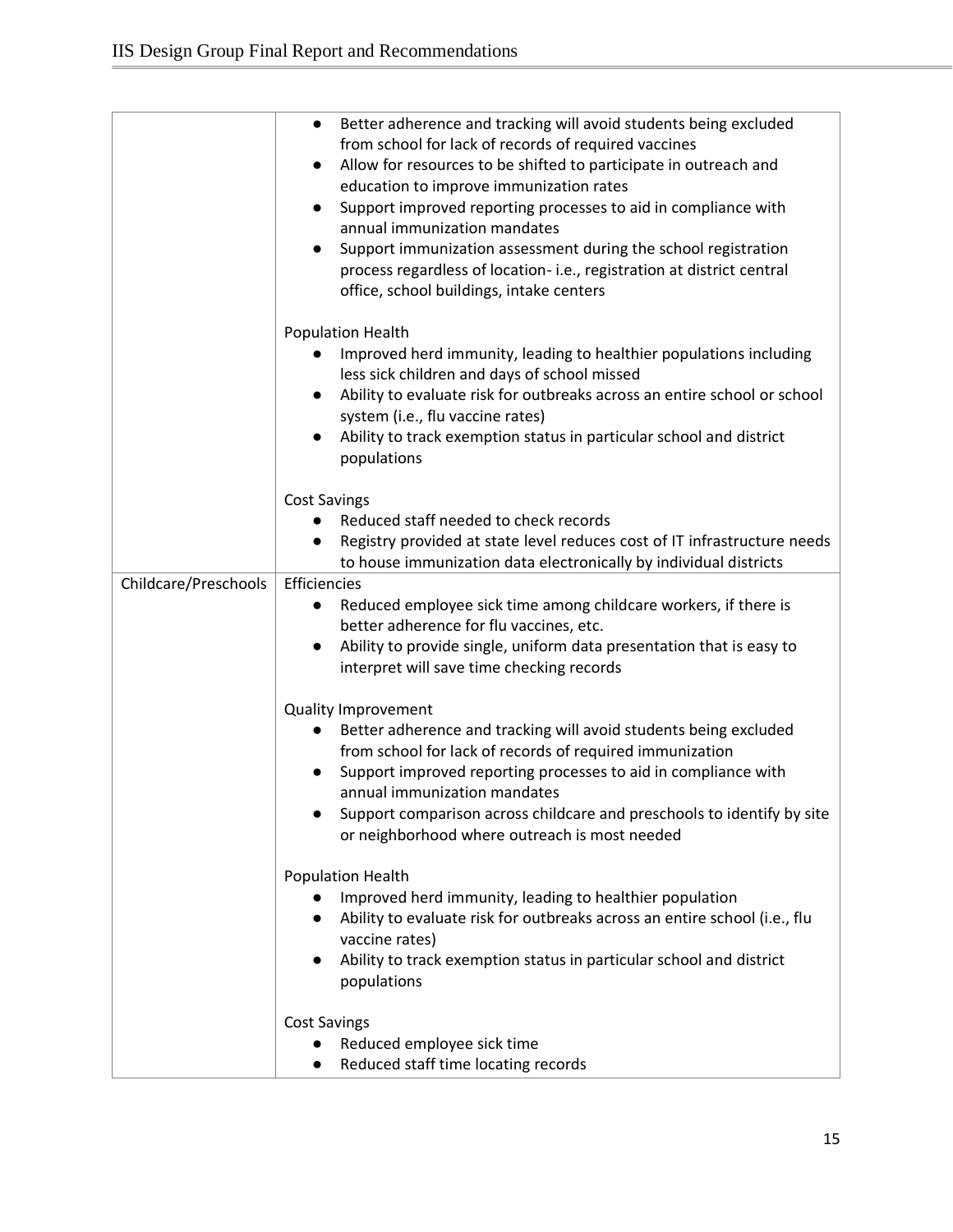| <b>Target Populations</b> | Target populations may include children in foster care, incarcerated youth,<br>refugee populations, the homeless population, families in domestic violence<br>shelters, and other populations that may have specialized immunization needs<br>which may include gaps in immunizations, a lack of a medical home, and care<br>received from multiple providers.<br>Efficiencies |
|---------------------------|--------------------------------------------------------------------------------------------------------------------------------------------------------------------------------------------------------------------------------------------------------------------------------------------------------------------------------------------------------------------------------|
|                           | Support streamlined access to records regardless of where a person<br>receives care<br>Provide more comprehensive, accurate records developed through                                                                                                                                                                                                                          |
|                           | standardization instead of relying on various locations/providers/<br>agencies                                                                                                                                                                                                                                                                                                 |
|                           | <b>Quality Improvement</b>                                                                                                                                                                                                                                                                                                                                                     |
|                           | Provide increased accuracy of tracking administered immunizations<br>Ability to support clients and ensure catch-up immunizations<br>Ability to capture immunizations delivered in these specialty<br>$\bullet$<br>environments                                                                                                                                                |
|                           | Allow for a more accurate referral when a person leaves the specialty<br>environment and healthcare is transferred to another<br>provider/agency                                                                                                                                                                                                                               |
|                           | Enhance ability to measure success of targeted outreach efforts,<br>$\bullet$<br>especially for difficult to track populations                                                                                                                                                                                                                                                 |
|                           | <b>Population Health</b><br>Improved herd immunity in vulnerable populations                                                                                                                                                                                                                                                                                                   |
|                           | <b>Cost Savings</b>                                                                                                                                                                                                                                                                                                                                                            |
|                           | Less time and staff to track down records<br>Ability to reduce the possibility of the duplicative immunizations                                                                                                                                                                                                                                                                |
|                           | Other                                                                                                                                                                                                                                                                                                                                                                          |
|                           | Important to consider that tracking for some of these populations can<br>be very sensitive (i.e., domestic violence shelters)                                                                                                                                                                                                                                                  |
| Payers                    | Efficiencies<br>Ability to track across organizations                                                                                                                                                                                                                                                                                                                          |
|                           | <b>Quality Improvement</b>                                                                                                                                                                                                                                                                                                                                                     |
|                           | Support improved adherence with suggested schedules<br>Support decreased morbidity and mortality due to vaccine-<br>preventable diseases                                                                                                                                                                                                                                       |
|                           | Ability to track quality measures that might be part of value-based<br>payment structures                                                                                                                                                                                                                                                                                      |
|                           | <b>Population Health</b>                                                                                                                                                                                                                                                                                                                                                       |
|                           | Improved herd immunity, leading to healthier populations                                                                                                                                                                                                                                                                                                                       |
|                           | <b>Cost Savings</b>                                                                                                                                                                                                                                                                                                                                                            |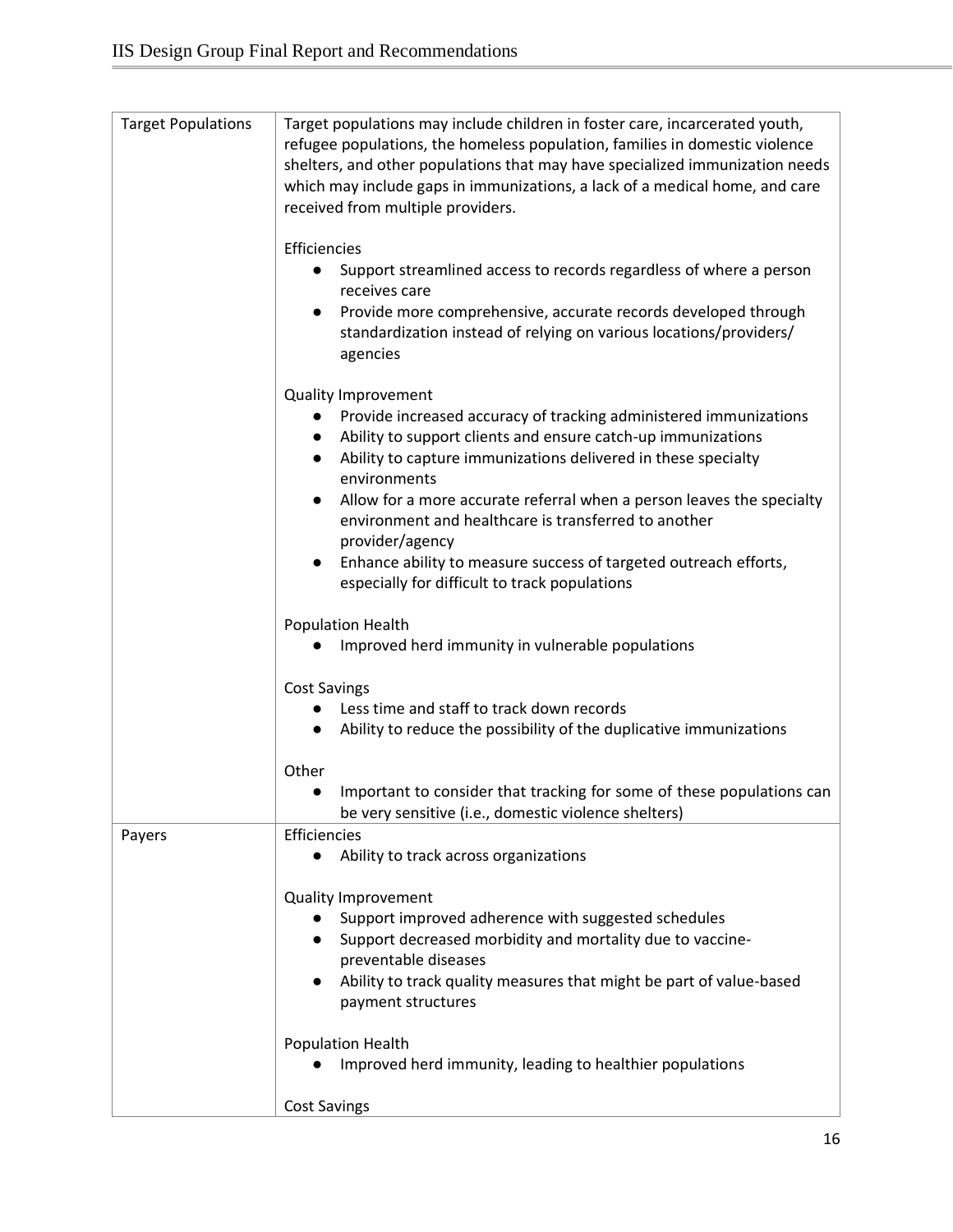|              | Ability to reduce duplicative immunizations<br>$\bullet$                              |
|--------------|---------------------------------------------------------------------------------------|
|              | Ability to support shared savings models                                              |
|              | Less payments to providers to treat sick patients                                     |
|              |                                                                                       |
|              | Other                                                                                 |
|              | Ability to share payment data could be used to check data quality                     |
| Medicare and | Efficiencies                                                                          |
| Medicaid     | Ability to track across organizations<br>$\bullet$                                    |
|              |                                                                                       |
|              | <b>Quality Improvement</b>                                                            |
|              | Support improved adherence with suggested schedules                                   |
|              | Result of decreased morbidity and mortality from vaccine-preventable                  |
|              | diseases                                                                              |
|              |                                                                                       |
|              | Population Health                                                                     |
|              | Improved herd immunity, leading to healthier populations                              |
|              |                                                                                       |
|              | <b>Cost Savings</b>                                                                   |
|              | Access to information means less duplicative immunizations                            |
|              | Less payments to providers to treat sick patients                                     |
|              |                                                                                       |
|              | Other                                                                                 |
|              | Ability to share payment data could be used to check data quality                     |
| Pharmacies   | Efficiencies                                                                          |
|              | Allow for immunization effectiveness monitoring, and the ability to<br>$\bullet$      |
|              | access the information will lead to greater support from primary care                 |
|              | providers for pharmacists to administer vaccines                                      |
|              | Ability to check adult immunization records<br>$\bullet$                              |
|              | Offers consumers additional access points to receive vaccines which                   |
|              | may increase immunization rates                                                       |
|              | Quality Improvement                                                                   |
|              | Support increase of adherence of adult immunizations                                  |
|              |                                                                                       |
|              | Other                                                                                 |
|              | Provide for additional revenue                                                        |
| Employers    | Efficiencies                                                                          |
|              | Higher vaccination rates, will lead to less vaccine-preventable diseases<br>$\bullet$ |
|              | and reduced employee sick time                                                        |
|              | Healthcare employers will be able to ensure that employees have<br>$\bullet$          |
|              | received an immunization that is essential for work, i.e., Hepatitis B,               |
|              | flu vaccine                                                                           |
|              | Allow for easier tracking of immunizations administered at an on-site                 |
|              | flu shot clinic                                                                       |
|              | Fewer employees will need to take children in for duplicative                         |
|              | immunizations                                                                         |
|              |                                                                                       |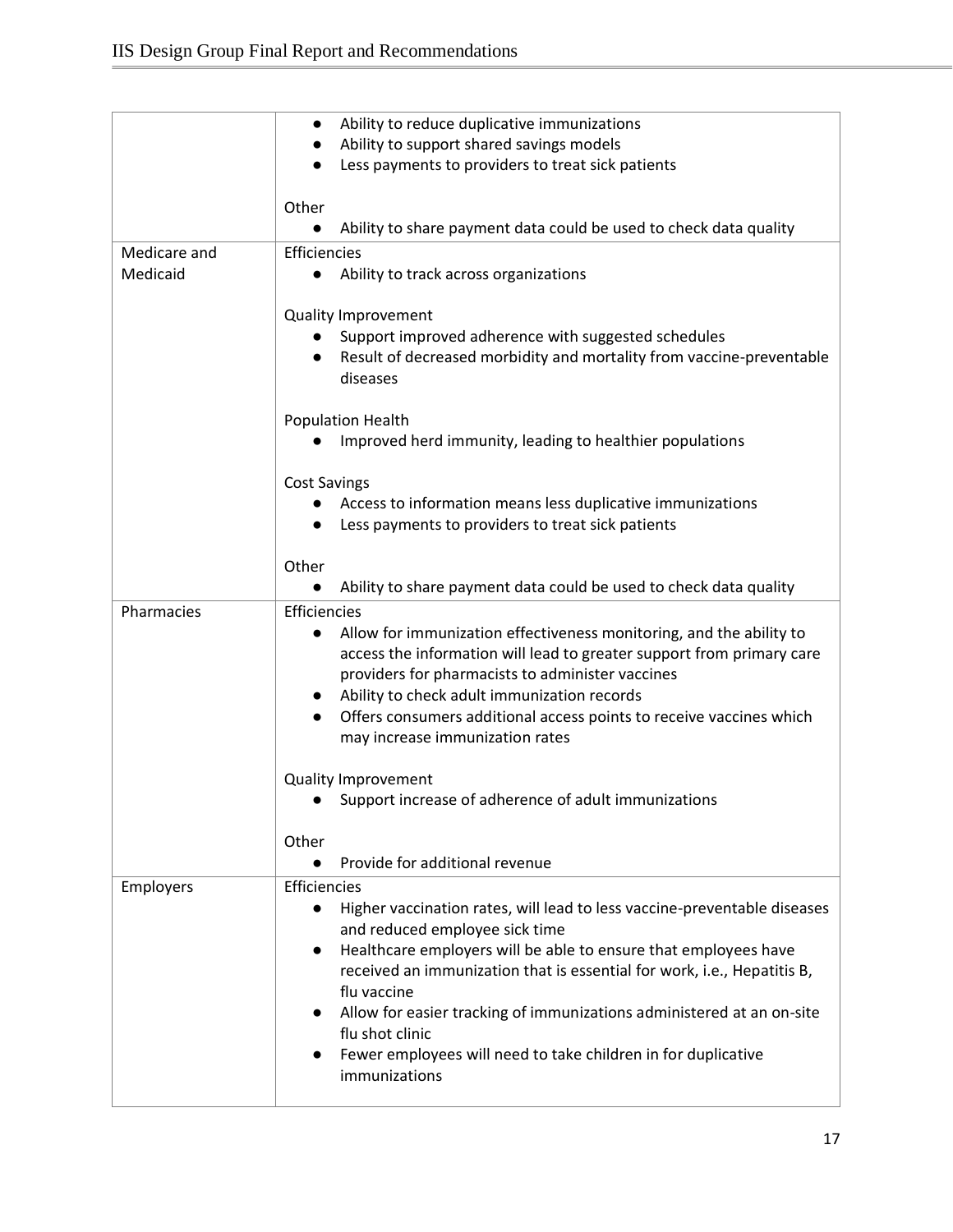|                | <b>Cost Savings</b>                                                         |
|----------------|-----------------------------------------------------------------------------|
|                | Improved access to a comprehensive IIS will lead to less duplicative        |
|                | immunizations covered by an employer sponsored health plan                  |
| Pharmaceutical | <b>Quality Improvement</b>                                                  |
| Companies      | Support production and enhancements of immunizations                        |
|                | Better tracking of who gets which vaccine and ability to track<br>$\bullet$ |
|                | effectiveness based on outbreaks in different areas                         |
|                | Other                                                                       |
|                | Provide additional revenue                                                  |
|                | Enhanced stock projections                                                  |

#### <span id="page-18-0"></span>**IIS Priority Use Cases**

There are many important use cases that were discussed by the IIS Design Group, and are captured in the Stakeholder and Value Proposition Overview. The following were determined to be high-value use cases that should be prioritized for the new IIS platform:

- A lifetime IIS (birth through adult) needs to be interoperable with EHRs and able to support the following two priority use cases:
	- o Ability for providers to send information about immunization history directory from their EHR to the IIS
	- $\circ$  Ability for providers, consumers, and other authorized users to be able to query and retrieve immunization history from the IIS to support real-time access at the point of care. For providers, this should be enabled through their EHRs. For consumers access could be through a web portal or mobile application.
- The IIS should be customized with templates for Connecticut-specific forms for school and preschool needs
- The IIS should support the ability for clinicians and staff to determine what vaccines should be given at which patient visits (vaccine forecasting), including the following specialized cases beyond standard forecasting needs:
	- o Problem solving for catchup and other non-standard schedule needs
	- $\circ$  Ability to manage immunizations for patients with chronic diseases and support targeted outreach
	- o Decision support for high-risk patients who should not receive immunizations because of other treatments
- The IIS should support vaccine inventory tracking to support ordering

An additional use case supporting immunizations for international travel and travel clinics were discussed, especially since primary care providers may need to support these needs if travel clinics are no longer available or accessible in some communities. However, this seems to be a lower priority use case than the others listed above.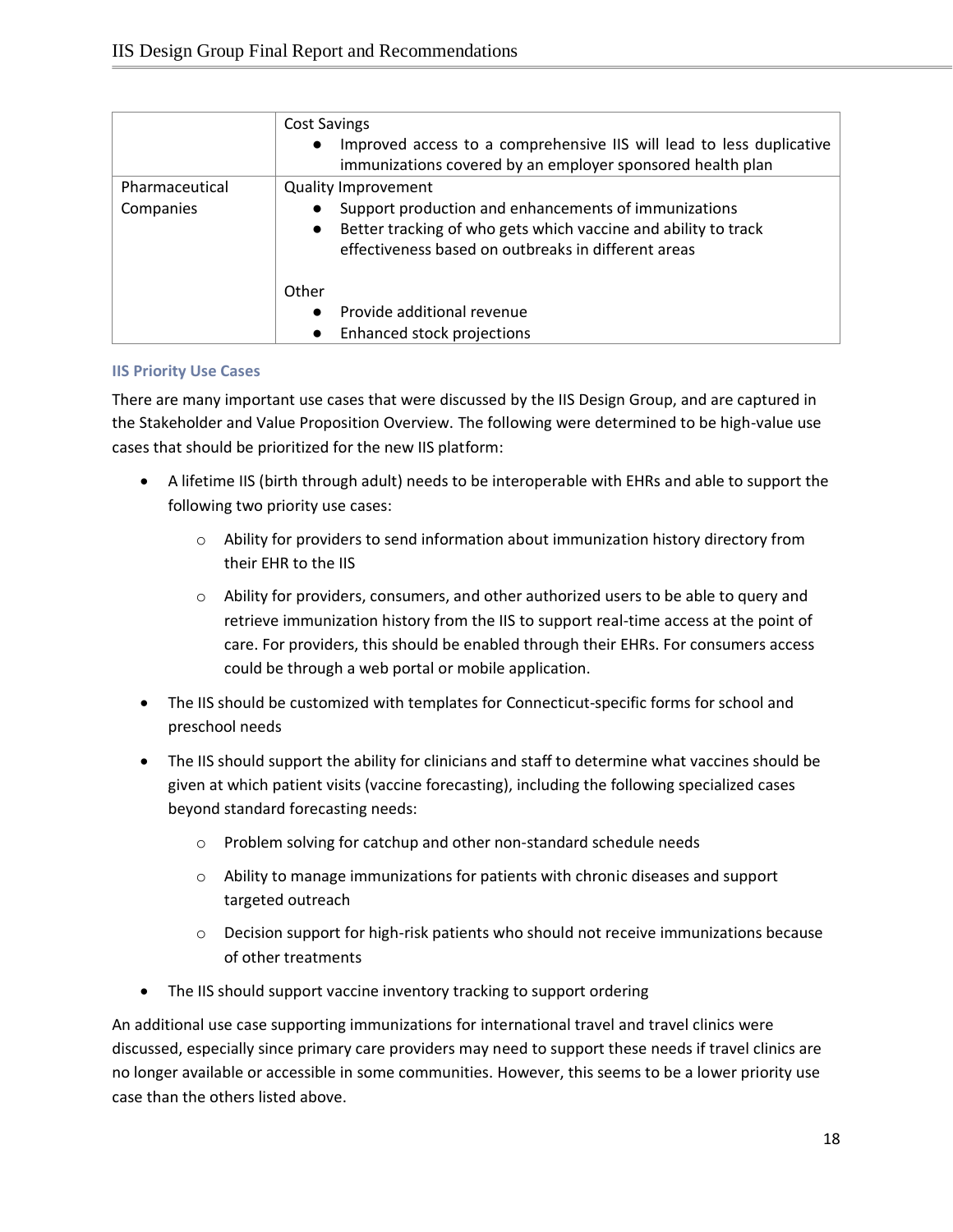## <span id="page-19-0"></span>**Recommendations**

The IIS Design Group deliberated and identified the following recommendations to help support the planning and implementation of the new IIS platform, and the essential collaboration that will be required to ensure alignment with HIE services.

#### <span id="page-19-1"></span>**Recommendation #1: Implement Priority Use Cases**

The IIS Design Group recommends that the business and technical requirements necessary to support the priority use cases identified during the IIS Design Group process be implemented as quickly as possible to provide value across the IIS stakeholders.

#### <span id="page-19-2"></span>**Recommendation #2: Leverage and Align Efforts with HIE services**

The IIS Design Group recommends that the following HIE shared services be implemented to support the IIS priority use cases:

- Identity management (patient, provider, and organization matching)
- Short-term and long-term options for a transport layer to connect to provider organizations
	- SOAP, HTTPS, SFTP, API, etc.
- Data transformation to support data quality assurance and normalization
- Interoperability with other systems, i.e., surveillance, ability to query other IIS from other states and jurisdictions
- Patient attribution to PCP/medical home
- SMART on FHIR applications, utilizing open APIs to help support easier deployment of tools, i.e. dashboards, within EHR environments, as well as explore options to allow patients and families to easily access records

The IIS Design Group recommends that a joint planning committee including HITO, DPH, and other relevant stakeholders be established as quickly as possible to ensure there is alignment beginning with the planning for the deployment of the new IIS platform and HIE shared services with a goal of expediting the deployment of IIS Phase 2 (bi-directional connections with EHRs) supported by the HIE services listed above.

As part of this recommendation, it is important to align and leverage both technical and financial resources. There should be careful consideration to how alignment with HIE services can support financial sustainability because the costs of some of the shared services, e.g. identity management, can be shared across many stakeholders. Coordination and planning is necessary to achieve the financial sustainability required to deliver the basic technology infrastructure needed in the state and which will be needed by other projects currently underway such as the Electronic Clinical Quality Metrics Reporting System. This may be something that should be explored across all public health domains that may intersect with HIE services to maximize efficiencies and leverage resources around data governance,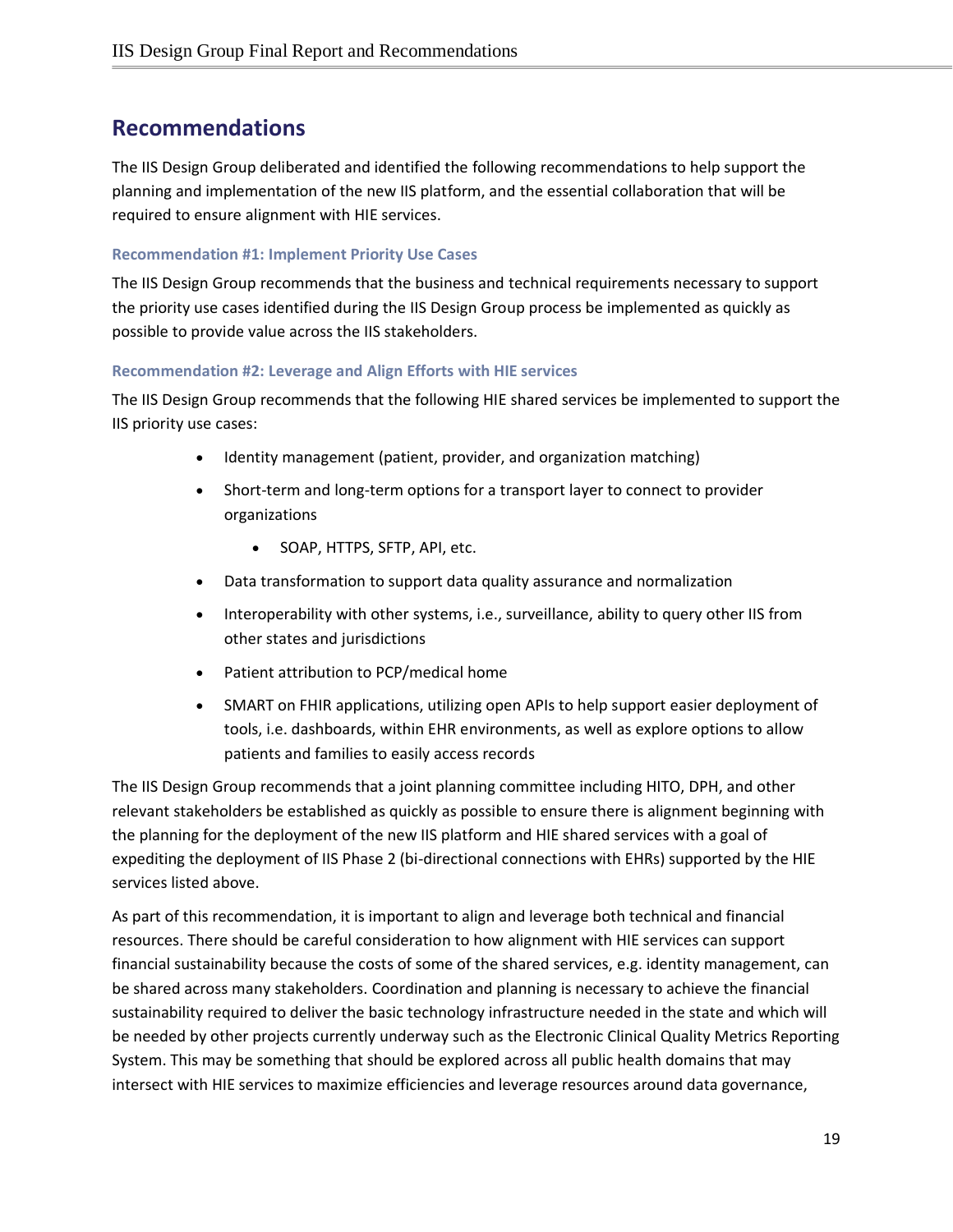technical infrastructure, staffing, and other elements that could support sustainability and growth across public health.

#### <span id="page-20-0"></span>**Recommendation #3: Maximize Collaboration and Planning Across Federal Programs**

The IIS Design Group recommends joint conversations be initiated, or continued if they are already happening, to ensure collaboration between Connecticut agencies including DPH, Department of Social Services, the HITO, and others with federal partners including CDC, the Office of the National Coordinator for Health Information Technology (ONC), and the Centers for Medicare and Medicaid Services (CMS). Collaboration supports transparency with the federal agencies about how Connecticut is approaching various health IT projects, including the alignment between the new IIS platform and the planning around HIE services in order to maximize the options available to Connecticut. This will be especially relevant for the IAPD.

#### <span id="page-20-1"></span>**Recommendation #4: Provide Ongoing Stakeholder Engagement**

The IIS Design Group recommends ongoing stakeholder engagement be part of the planning, implementation, and ongoing operations of the IIS. There may be different ways that this engagement could be effectively structured and the IIS Design Group did not want to limit flexibility for efficient and effective structures. However, the IIS Design Group does suggest that an Agile development structure be utilized during the design and implementation phase with rapid sprint cycles to gather feedback from stakeholders on how features work and what customization would be most beneficial in Connecticut. There should also be an ongoing user group comprised of a wide-range of stakeholders to facilitate outreach, education, and training once the IIS is in production.

#### <span id="page-20-2"></span>**Recommendation #5: Provide Necessary Legislative Updates**

The IIS Design Group recommends legislation be introduced in 2018 to establish a lifetime registry (birth through adult). It will be important that the legislation promotes a graduated approach so that when the IIS system can receive data from EHRs and pharmacies, electronic exchange can start without delay or the need to wait for additional legislation, but without penalties if the capability is not in place. Careful consideration must be given to the timing of requiring manual entry to the IIS for those providers who are not able to connect electronically. The Design Group suggested that legislative updates be coordinated with the Legislative Representatives on the Health IT Advisory Council.

It will also be important for there to be a thorough review of legislation to identify any other issues between public health requirements and HIE activities so that they addressed in the 2018 legislative session, including issues around privacy, who has access to data and which types of data, and other relevant topics that may emerge during planning conversations.

#### <span id="page-20-3"></span>**Recommendation #6: Opportunities for Financial sustainability**

The IIS Design Group asserts that Connecticut needs to prioritize and support the infrastructure needed to support the health of Connecticut's population and recommends that the state invest resources in analytics of the data that will be available through the IIS and other systems, with a goal of reducing health disparities. In addition, the IIS Design Group agrees that the decision to select a vendor that operates through a consortium model will help with the long-term financial sustainability of the IIS, and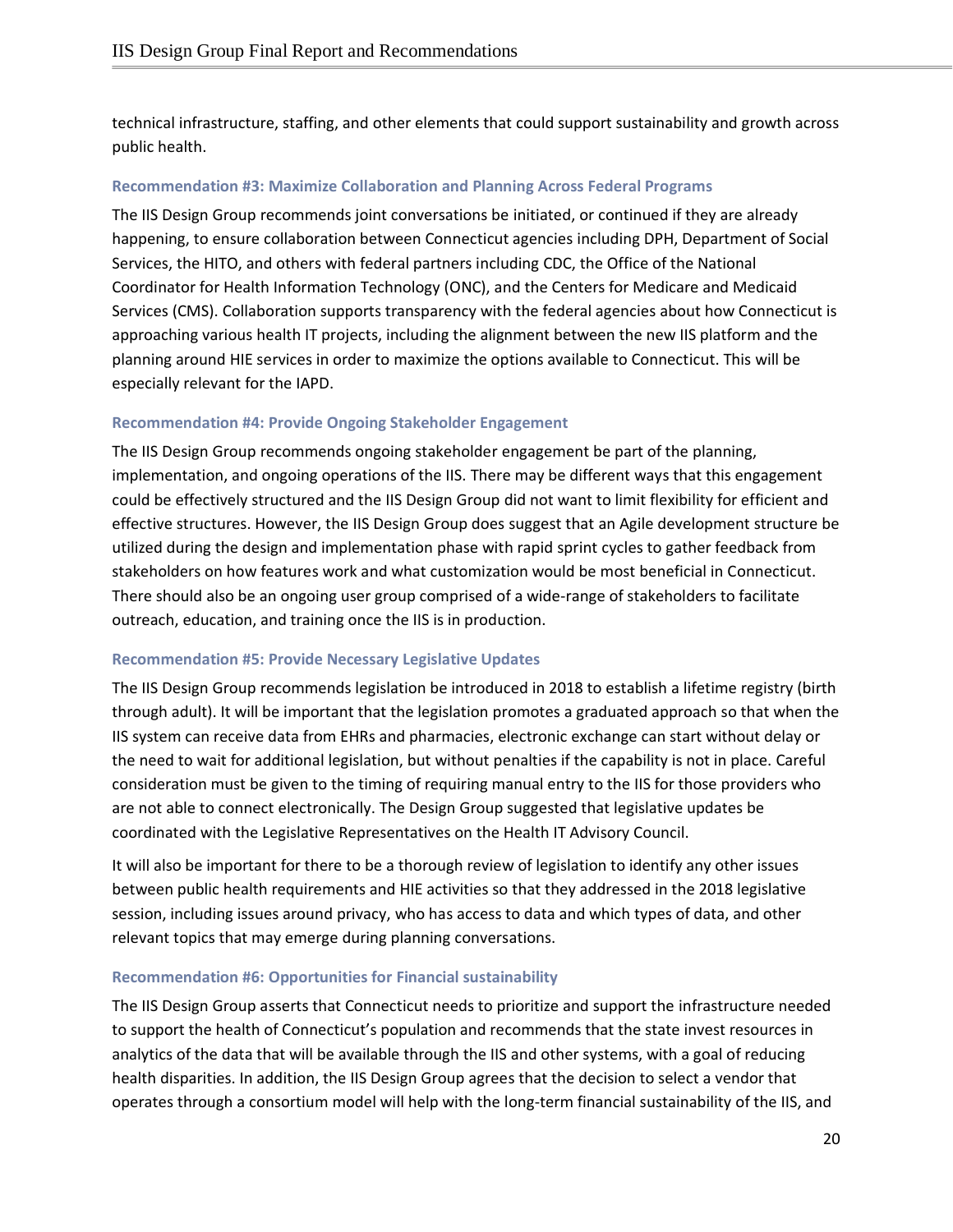leveraging HIE services across multiple use cases and stakeholders will also spread the cost of the shared services.

#### <span id="page-21-0"></span>**Recommendation #7: Need for Technical Assistance to Support Provider Organizations**

The IIS Design Group recommends that comprehensive technical assistance be offered to providers to support the work needed by EHR vendors to connect to the IIS, whether or not it is provided through HIE shared services. This needs to be a top priority in the planning and coordination discussions as data transport options are investigated. The IIS Design Group recommends that the joint planning committee including the HITO, DPH, and other relevant stakeholders cover this topic, and make sure that the necessary resources are included in any funding requests through the IAPD process.

#### <span id="page-21-1"></span>**Recommendation #8: Need for Ongoing Education and Training to Support Clinicians and Clinic Staff**

The IIS Design Group recommends that adequate resources be allocated to ensure that clinicians, staff, and organizations receive education and trainings about the features of the new IIS and how to maximize its use. It will be important for the IIS program staff to think through the most efficient ways to structure this effort, and perhaps the work should be stratified according to need or stakeholder type. For example, organizational or practice IT staff may initially require the most training, then perhaps physician leaders within practices next, and regular providers and staff may be able to get started with basic functional knowledge. However, needs may also vary depending on the functionality under consideration. In some cases, nurses would be the primary focus for training around vaccine ordering. While this recommendation may be listed last, it is critical to the successful deployment of the new IIS. Initial, and ongoing, training opportunities to engage those stakeholders administering immunizations or accessing the IIS to track information in a way that helps them integrate the IIS into their workflows will be essential. There will continue to be concerns about whether the IIS is meeting the needs of all stakeholders without ongoing touchpoints.

In addition to the recommendations developed as part of the IIS Design Group process, there were a number of issues that will require further exploration once the new IIS is up and running with bidirectional connections with many Connecticut providers. These include:

- Exploring the possibility of school nurses being able to assess whether the child needs an updated form each year, perhaps by providing some mechanism to analyze the existing data
- Exploring the potential for the IIS to capture clinical details in a standard format, especially when there are unique patient care situations

### <span id="page-21-2"></span>**Summary and Next Steps**

The IIS Design Group is pleased to have been able to meet the charge, goals, and objectives of its charter in the timeframe provided.

Together, the work products and the accompanying recommendations build a strong foundation for the next steps toward implementing an IIS that will meet the needs of all stakeholders. However, there is still much work to be done to realize a robust, interoperable IIS that will meet the CDC's functional requirements and the needs of Connecticut stakeholders.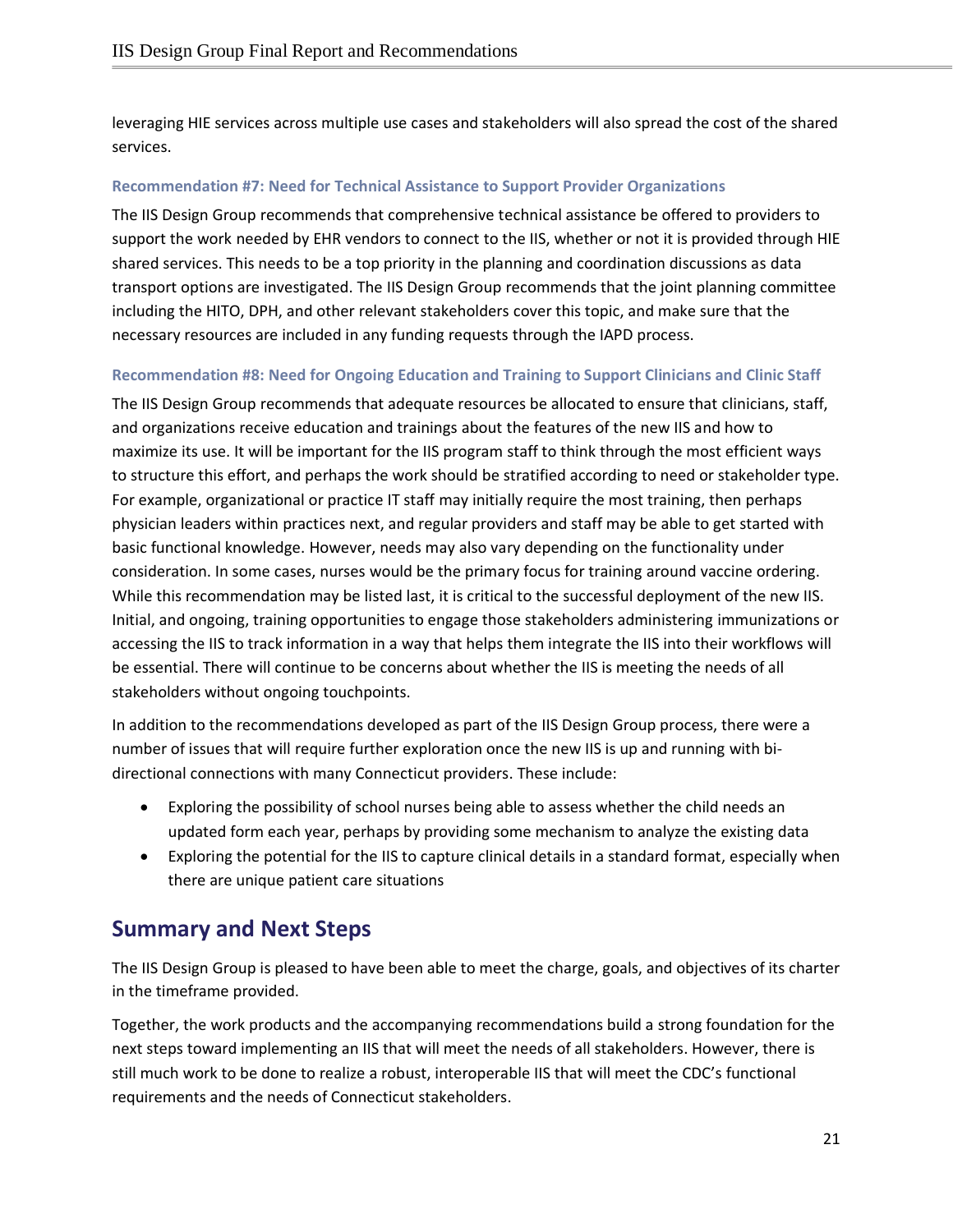# <span id="page-22-0"></span>**Glossary/Acronyms**

| <b>Term</b>               | <b>Description</b>                                                                |
|---------------------------|-----------------------------------------------------------------------------------|
| <b>ACO</b>                | Accountable Care Organization. An ACO is a healthcare organization                |
|                           | characterized by a payment and care delivery model that seeks to tie provider     |
|                           | reimbursements to quality metrics and reductions in the total cost of care for    |
|                           | an assigned population of patients.                                               |
| <b>Bright Futures</b>     | An American Academy of Pediatrics program to support primary care practices       |
| Guidelines                | (medical homes) in providing well-child and adolescent care according             |
|                           | to Bright Futures: Guidelines for Health Supervision of Infants, Children, and    |
|                           | Adolescents. The guidelines include immunization recommendations.                 |
| <b>CDC</b>                | Center for Disease Control and Prevention. The federal agency of the US           |
|                           | Department of Health and Human Services (HHS) that works to protect public        |
|                           | health and safety. It provides information to enhance health decisions and        |
|                           | promotes health through partnerships with state health departments and            |
|                           | other organizations.                                                              |
| <b>CIRTS</b>              | Connecticut Immunization Registry and Tracking System. The Immunization           |
|                           | Information System for the State of Connecticut.                                  |
| <b>CMS</b>                | Centers for Medicare and Medicaid Services. The federal agency within the US      |
|                           | Department of Health and Human Services (HHS) that administers the                |
|                           | Medicare program and works in partnership with state governments to               |
|                           | administer Medicaid, the Children's Health Insurance Program (CHIP), and          |
|                           | health insurance portability standards.                                           |
| <b>DPH</b>                | Department of Public Health. Connecticut state agency focusing on public          |
|                           | health.                                                                           |
| <b>EHR</b>                | Electronic Health Record. An EHR is an electronic version of a patient's medical  |
|                           | history, maintained by a provider over time, which usually includes key clinical  |
|                           | data relevant to that person's care under a particular provider, including        |
|                           | demographics, progress notes, problems, medications, vital signs, past medical    |
|                           | history, immunizations, laboratory data, and radiology reports.                   |
| <b>FQHC</b>               | Federally Qualified Health Center. Non-profit health clinic located in a          |
|                           | medically underserved area which meets federal requirements including             |
|                           | providing services regardless of patients' ability to pay and charge for services |
|                           | on a sliding fee scale.                                                           |
| Forecasting               | The process by which a provider determines the schedule and timing of             |
|                           | vaccines for patients based on national guidelines.                               |
| <b>Health Information</b> | The Connecticut Health Information Technology Advisory Council provide            |
| Technology                | counsel and input to the HITO. The Council's membership and                       |
| <b>Advisory Council</b>   | responsibilities were established through PA 16-77.                               |
| <b>HIE</b>                | Health Information Exchange. The term "HIE" can be used as a verb (the            |
|                           | electronic exchange of health-related data) or as a noun (organizations           |
|                           | dedicated to the secure exchange of health-related data). HIE organizations (or   |
|                           | groups of organizations) are responsible for coordinating the exchange of         |
|                           | protected health information in a region, state, or the nation. HIEs are also     |
|                           | known as Health Information Organizations (HIOs).                                 |